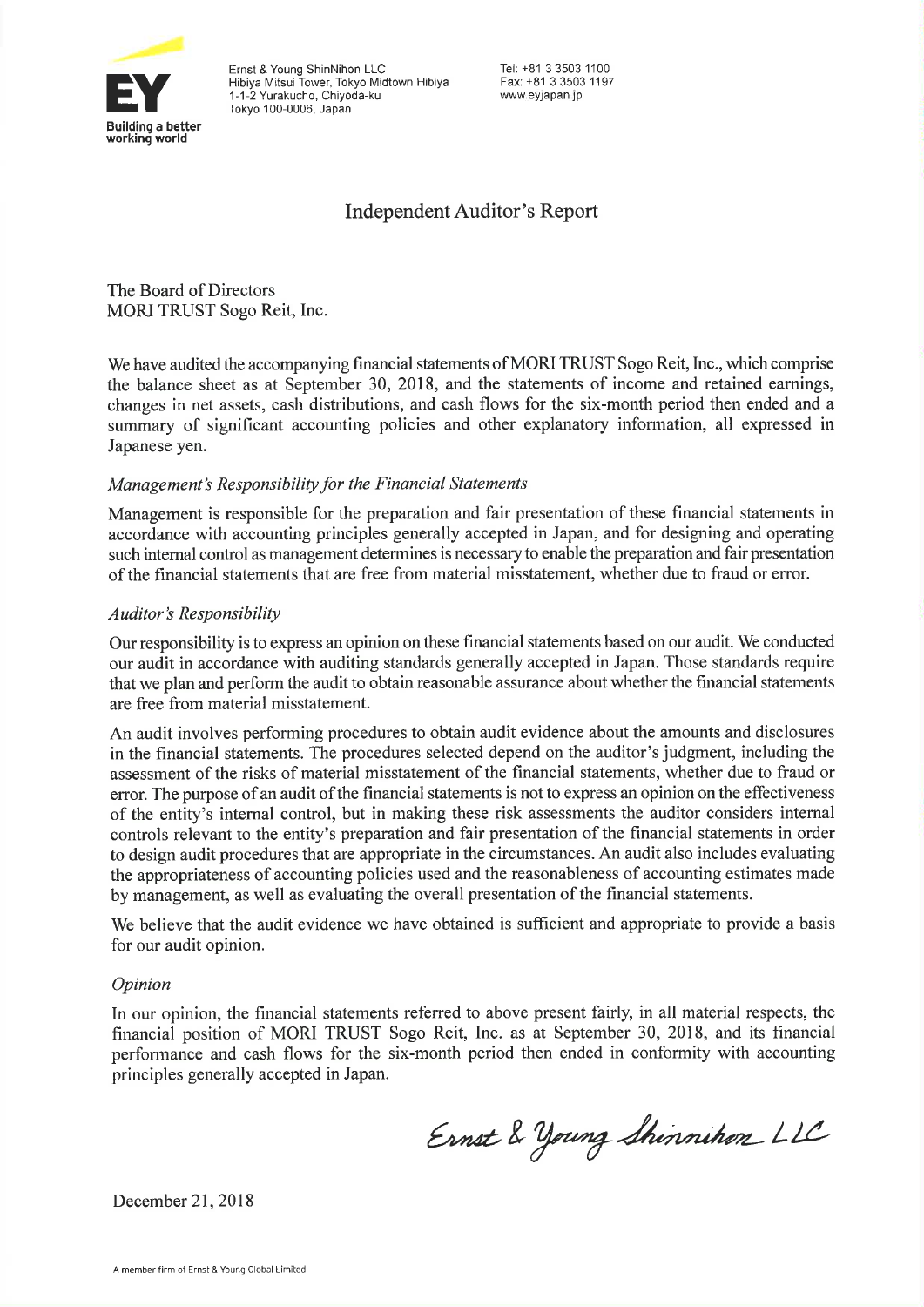

# FINANCIAL STATEMENTS **BALANCE SHEETS**

|                                             |                      | Thousands of yen         |
|---------------------------------------------|----------------------|--------------------------|
|                                             | As of March 31, 2018 | As of September 30, 2018 |
| Assets                                      |                      |                          |
| Current assets                              |                      |                          |
| Cash and deposits                           | 14,203,997           | 15,874,564               |
| Cash and deposits in trust                  | 2,856,068            | 2,871,670                |
| Operating accounts receivable               | 57,780               | 59,097                   |
| Prepaid expenses                            | 32,765               | 39,147                   |
| Consumption tax receivable                  | 9,474                |                          |
| Other                                       | 3,276                |                          |
| Total current assets                        | 17,163,361           | 18,844,479               |
| Non-current assets                          |                      |                          |
| Property, plant and equipment               |                      |                          |
| <b>Buildings</b>                            | 39,704,270           | 39,833,042               |
| Accumulated depreciation                    | (15,240,816)         | (15,984,523)             |
| Buildings, net                              | 24,463,454           | 23,848,519               |
| <b>Structures</b>                           | 563,580              | 563,960                  |
| Accumulated depreciation                    | (529, 252)           | (529, 670)               |
| Structures, net                             | 34,327               | 34,289                   |
| Machinery and equipment                     | 152,086              | 152,086                  |
| Accumulated depreciation                    | (106,985)            | (109, 155)               |
| Machinery and equipment, net                | 45,100               | 42,930                   |
| Tools, furniture and fixtures               | 96,113               | 97,529                   |
| Accumulated depreciation                    | (63, 199)            | (66,003)                 |
| Tools, furniture and fixtures, net          | 32,913               | 31,525                   |
| Land                                        | 136,672,529          | 136,672,529              |
| Buildings in trust                          | 27,033,607           | 27,146,372               |
| Accumulated depreciation                    | (8,407,649)          | (8,915,528)              |
| Buildings in trust, net                     | 18,625,958           | 18,230,844               |
| Structures in trust                         | 117,972              | 125,153                  |
| Accumulated depreciation                    | (96,299)             | (98, 120)                |
| Structures in trust, net                    | 21,673               | 27,032                   |
| Machinery and equipment in trust            | 2,897                | 6,898                    |
| Accumulated depreciation                    | (2,261)              | (2,319)                  |
| Machinery and equipment in trust, net       | 636                  | 4,579                    |
| Tools, furniture and fixtures in trust      | 60,813               | 65,142                   |
| Accumulated depreciation                    | (33, 849)            | (37, 309)                |
| Tools, furniture and fixtures in trust, net | 26,963               | 27,832                   |
| Land in trust                               | 130,930,959          | 130,939,930              |
| Total property, plant and equipment         | 310,854,517          | 309,860,013              |
| Intangible assets                           |                      |                          |
| Software                                    | 57                   | 38                       |
| Other                                       | 240                  | 240                      |
| Total intangible assets                     | 297                  | 278                      |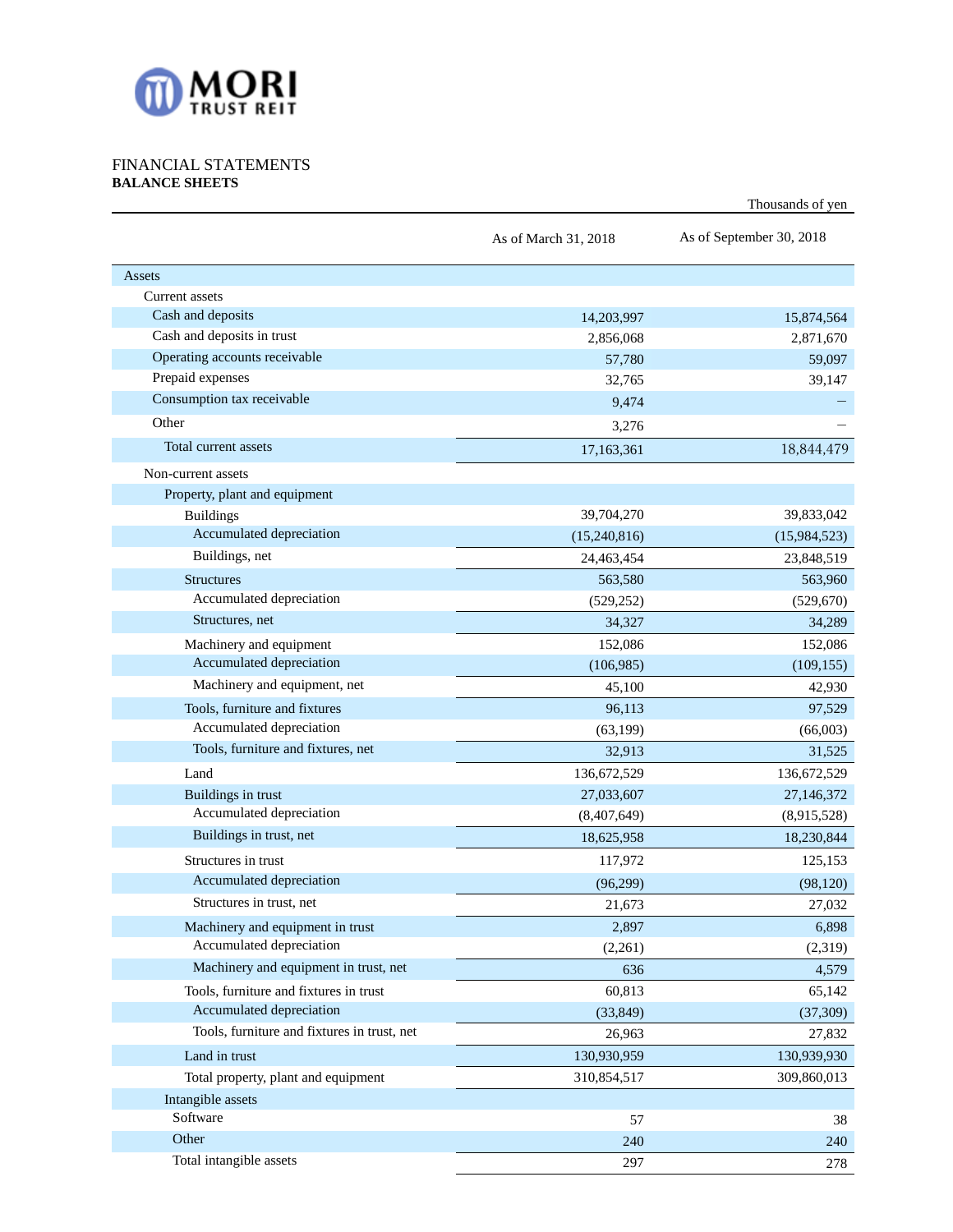

# Thousands of yen

|                                                 | As of March 31, 2018 | As of September 30, 2018 |
|-------------------------------------------------|----------------------|--------------------------|
| Investments and other assets                    |                      |                          |
| Guarantee deposits                              | 10,000               | 10,000                   |
| Long-term prepaid expenses                      | 16,287               | 13,219                   |
| Other                                           | 3,602                | 3,602                    |
| Total investments and other assets              | 29,889               | 26,821                   |
| Total non-current assets                        | 310,884,704          | 309,887,113              |
| Deferred assets                                 |                      |                          |
| Investment corporation bond issuance costs      | 31,682               | 39,245                   |
| Total deferred assets                           | 31,682               | 39,245                   |
| Total assets                                    | 328,079,749          | 328,770,839              |
| Liabilities                                     |                      |                          |
| <b>Current liabilities</b>                      |                      |                          |
| Operating accounts payable                      | 187,300              | 567,456                  |
| Short-term loans payable                        | 8,500,000            | 5,000,000                |
| Current portion of investment corporation bonds | 3,000,000            | 3,000,000                |
| Current portion of long-term loans payable      | 15,500,000           | 13,500,000               |
| Accounts payable – other                        | 114,199              | 153,933                  |
| Accrued expenses                                | 500,934              | 505,657                  |
| Dividends payable                               | 10,589               | 9,998                    |
| Income taxes payable                            | 818                  | 682                      |
| Accrued consumption taxes                       |                      | 281,978                  |
| Advances received                               | 1,456,726            | 1,440,423                |
| Deposits received                               | 24,789               | 14,843                   |
| Total current liabilities                       | 29,295,358           | 24,474,974               |
| Non-current liabilities                         |                      |                          |
| Investment corporation bonds                    | 6,000,050            | 9,000,037                |
| Long-term loans payable                         | 122,000,000          | 124,500,000              |
| Tenant leasehold and security deposits          | 9,486,811            | 9,545,984                |
| Tenant leasehold and security deposits in trust | 905,569              | 874,186                  |
| Deferred tax liabilities                        | 500,351              | 495,206                  |
| Total non-current liabilities                   | 138,892,782          | 144,415,414              |
| <b>Total liabilities</b>                        | 168,188,140          | 168,890,389              |
| Net assets                                      |                      |                          |
| Unitholders' equity                             |                      |                          |
| Unitholders' capital                            | 153,990,040          | 153,990,040              |
| <b>Surplus</b>                                  |                      |                          |
| Voluntary retained earnings                     |                      |                          |
| Reserve for reduction entry                     | 1,115,915            | 1,083,568                |
| Total voluntary retained earnings               | 1,115,915            | 1,083,568                |
| Unappropriated retained earnings                | 4,785,653            | 4,806,841                |
| Total surplus                                   | 5,901,568            | 5,890,409                |
| Total unitholders' equity                       | 159,891,608          | 159,880,449              |
| Total net assets                                | 159,891,608          | 159,880,449              |
| Total liabilities and net assets                | 328,079,749          | 328,770,839              |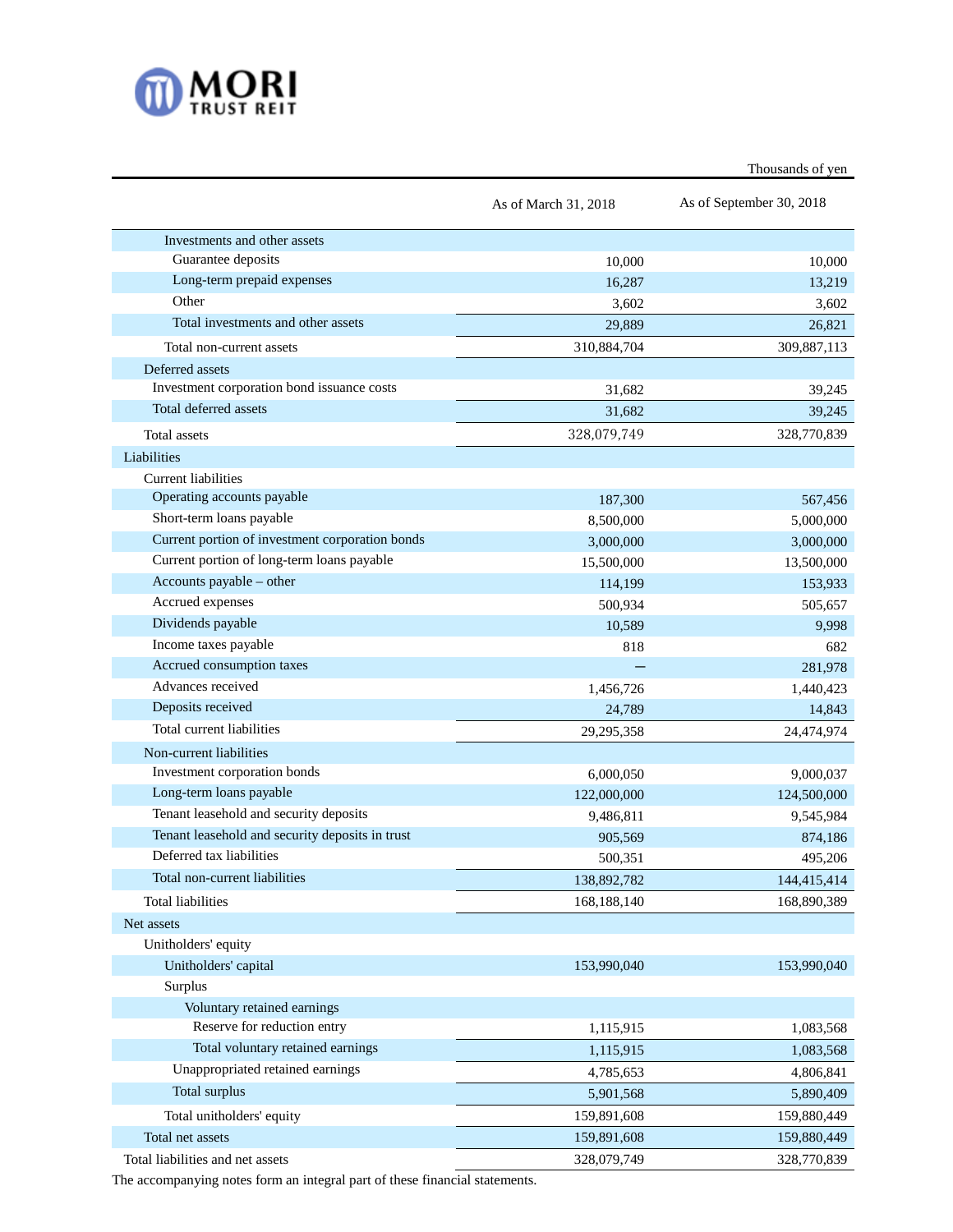

# **STATEMENTS OF INCOME AND RETAINED EARNINGS**

For the six-month period ended March 31, 2018 and September 30, 2018

|                                                               |                                                             | Thousands of yen                                              |
|---------------------------------------------------------------|-------------------------------------------------------------|---------------------------------------------------------------|
|                                                               | For the period<br>from October 1, 2017<br>to March 31, 2018 | For the period<br>from April 1, 2018<br>to September 30, 2018 |
| Operating revenue                                             |                                                             |                                                               |
| Lease business revenue                                        | 8,406,855                                                   | 8,428,133                                                     |
| Other lease business revenue                                  | 279,452                                                     | 391,641                                                       |
| Total operating revenue                                       | 8,686,308                                                   | 8,819,775                                                     |
| Operating expenses                                            |                                                             |                                                               |
| Expenses related to rent business                             | 2,990,885                                                   | 3,091,850                                                     |
| Asset management fee                                          | 328,060                                                     | 334,082                                                       |
| Asset custody fee                                             | 16,364                                                      | 16,408                                                        |
| Administrative service fees                                   | 51,275                                                      | 53,228                                                        |
| Directors' compensations                                      | 6,000                                                       | 6,000                                                         |
| Other operating expenses                                      | 45,536                                                      | 54,538                                                        |
| Total operating expenses                                      | 3,438,121                                                   | 3,556,168                                                     |
| Operating income                                              | 5,248,186                                                   | 5,263,606                                                     |
| Non-operating income                                          |                                                             |                                                               |
| Interest income                                               | 381                                                         | 209                                                           |
| Reversal of dividends payable                                 | 1,658                                                       | 759                                                           |
| Interest on tax refund                                        |                                                             | 219                                                           |
| Insurance income                                              | 6,259                                                       | 1,989                                                         |
| Other                                                         | 1,764                                                       |                                                               |
| Total non-operating income                                    | 10,063                                                      | 3,178                                                         |
| Non-operating expenses                                        |                                                             |                                                               |
| Interest expenses                                             | 462,695                                                     | 444,015                                                       |
| Interest expenses on investment corporation bonds             | 15,208                                                      | 12,629                                                        |
| Amortization of investment corporation bond issuance<br>costs | 8,745                                                       | 7,727                                                         |
| Total non-operating expenses                                  | 486,648                                                     | 464,373                                                       |
| Ordinary income                                               | 4,771,601                                                   | 4,802,411                                                     |
| Profit before income taxes                                    | 4,771,601                                                   | 4,802,411                                                     |
| Income taxes - current                                        | 876                                                         | 714                                                           |
| Income taxes - deferred                                       | (14, 928)                                                   | (5,144)                                                       |
| Total income taxes                                            | (14, 051)                                                   | (4,430)                                                       |
| Profit                                                        | 4,785,653                                                   | 4,806,841                                                     |
| Unappropriated retained earnings                              | 4,785,653                                                   | 4,806,841                                                     |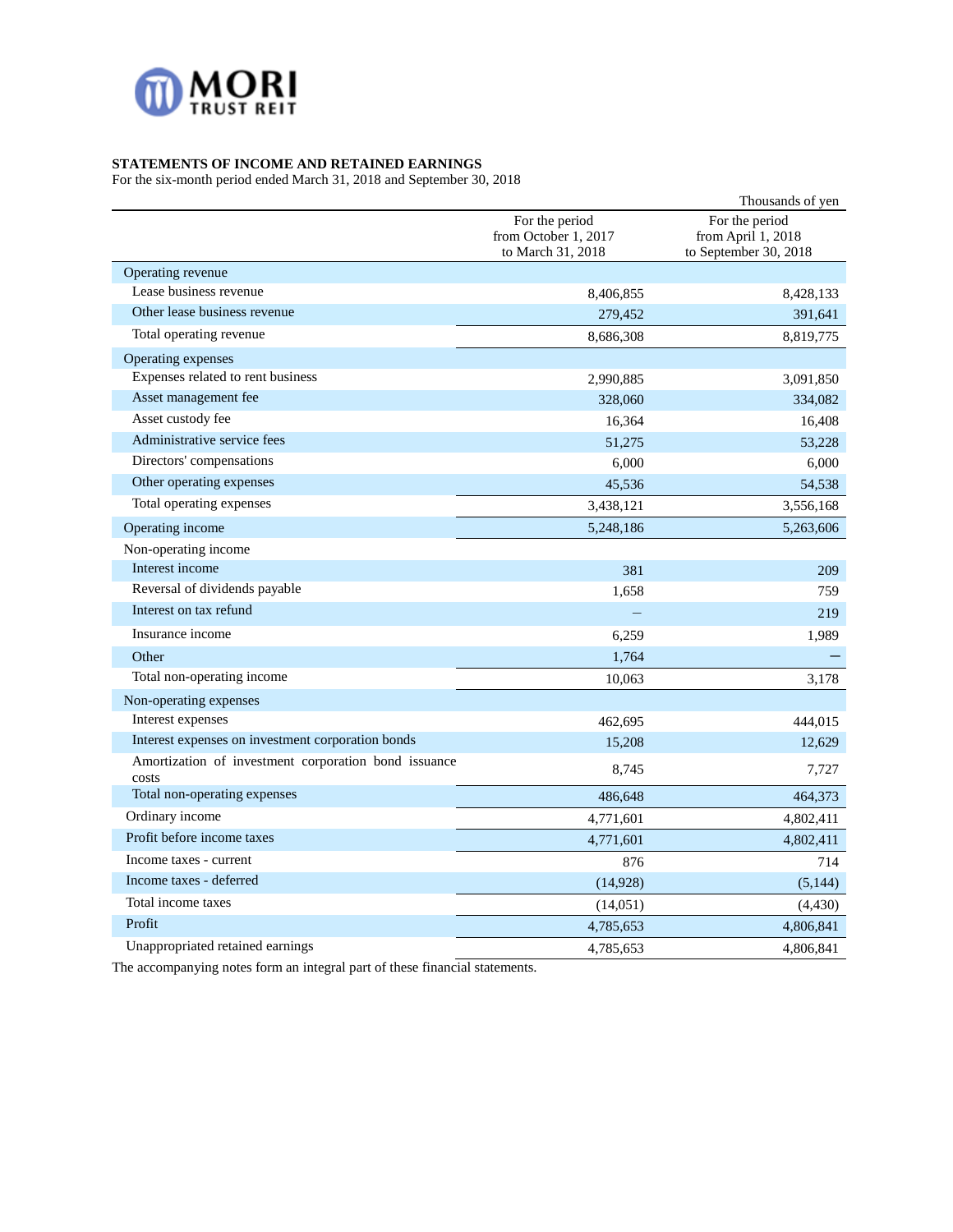

# **STATEMENTS OF CHANGES IN NET ASSETS**

For the six-month period from October 1, 2017 to March 31, 2018

Thousands of yen

| Unitholders' equity                         |              |                                |                                      |                                        |               |                  |             |
|---------------------------------------------|--------------|--------------------------------|--------------------------------------|----------------------------------------|---------------|------------------|-------------|
|                                             |              |                                | Surplus                              |                                        |               | Total net assets |             |
|                                             | Unitholders' | Voluntary retained earnings    |                                      | Unappropriated                         |               |                  |             |
|                                             | capital      | Reserve for<br>reduction entry | Total voluntary<br>retained earnings | retained earnings<br>(undisposed loss) | Total surplus | equity           |             |
| Balance at beginning of<br>current period   | 153,990,040  | 618,592                        | 618,592                              | 7,049,802                              | 7,668,395     | 161,658,435      | 161,658,435 |
| Changes of items during<br>period           |              |                                |                                      |                                        |               |                  |             |
| Provision of reserve for<br>reduction entry |              | 497,322                        | 497,322                              | (497, 322)                             |               |                  |             |
| Dividends of surplus                        |              |                                |                                      | (6,552,480)                            | (6,552,480)   | (6,552,480)      | (6,552,480) |
| Profit                                      |              |                                |                                      | 4,785,653                              | 4,785,653     | 4,785,653        | 4,785,653   |
| Total changes of<br>items<br>during period  |              | 497,322                        | 497,322                              | (2,264,149)                            | (1,766,826)   | (1,766,826)      | (1,766,826) |
| Balance at end of current<br>period         | 153,990,040  | 1,115,915                      | 1,115,915                            | 4,785,653                              | 5,901,568     | 159,891,608      | 159,891,608 |

The accompanying notes form an integral part of these financial statements.

For the six-month period from April 1, 2018 to September 30, 2018

| Thousands of yen                              |              |                                |                                                              |                                        |               |                   |                  |  |
|-----------------------------------------------|--------------|--------------------------------|--------------------------------------------------------------|----------------------------------------|---------------|-------------------|------------------|--|
|                                               |              |                                |                                                              | Unitholders' equity                    |               |                   |                  |  |
|                                               |              |                                |                                                              | Surplus                                |               |                   |                  |  |
|                                               | Unitholders' |                                | Voluntary retained earnings                                  | Unappropriated                         |               | Total unitholders | Total net assets |  |
|                                               | capital      | Reserve for<br>reduction entry | Total voluntary<br>retained earnings                         | retained earnings<br>(undisposed loss) | Total surplus | equity            |                  |  |
| Balance at beginning of<br>current period     | 153,990,040  | 1,115,915                      | 1,115,915                                                    | 4,785,653                              | 5,901,568     | 159,891,608       | 159,891,608      |  |
| Changes of items during<br>period             |              |                                |                                                              |                                        |               |                   |                  |  |
| Reversal of reserve for<br>reduction entry    |              | (32, 346)                      | (32, 346)                                                    | 32,346                                 |               |                   |                  |  |
| Dividends of surplus                          |              |                                |                                                              | (4,818,000)                            | (4,818,000)   | (4,818,000)       | (4,818,000)      |  |
| Profit                                        |              |                                |                                                              | 4,806,841                              | 4,806,841     | 4,806,841         | 4,806,841        |  |
| of<br>Total changes<br>items<br>during period |              | (32, 346)                      | (32, 346)                                                    | 21,188                                 | (11, 158)     | (11, 158)         | (11, 158)        |  |
| Balance at end of current<br>period           | 153,990,040  | 1,083,568                      | 1,083,568                                                    | 4,806,841                              | 5,890,409     | 159,880,449       | 159,880,449      |  |
| PL - -------                                  |              |                                | die steden familier betrachten bestieften für der betrachten |                                        |               |                   |                  |  |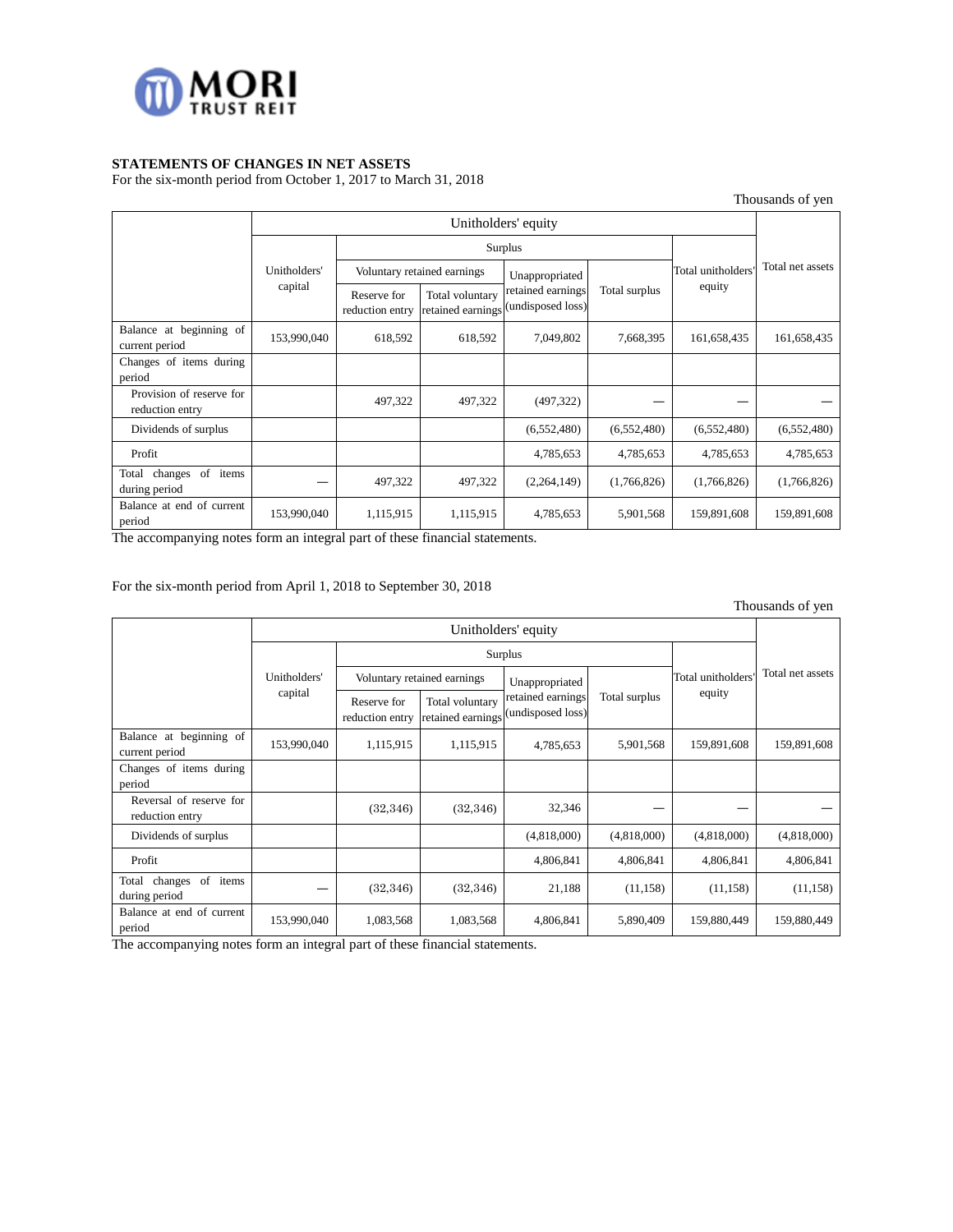

# **STATEMENTS OF CASH DISTRIBUTIONS**

For the six-month period ended March 31, 2018 and September 30, 2018

|                                                     |                                            | (Unit: yen)                                |  |
|-----------------------------------------------------|--------------------------------------------|--------------------------------------------|--|
|                                                     | The Fiscal Period ended                    | The Fiscal Period ended                    |  |
|                                                     | March 31, 2018                             | September 30, 2018                         |  |
|                                                     | (October 1, 2017 to March 31, 2018)        | (April 1, 2018 to September 30, 2018)      |  |
| I. Unappropriated retained earnings                 | 4,785,653,121                              | 4, 806, 841, 700                           |  |
| Reversal of voluntary retained<br>П.                |                                            |                                            |  |
| earnings                                            |                                            |                                            |  |
| Reversal of reserve for reduction                   |                                            |                                            |  |
| entry                                               | 32,346,879                                 | 11,158,300                                 |  |
| III. Distribution amount                            | 4,818,000,000                              | 4,818,000,000                              |  |
| (Distribution amount per unit)                      | (3,650)                                    | (3,650)                                    |  |
| IV. Retained earnings carried forward               | $\Omega$                                   | $\Omega$                                   |  |
| Calculation<br>method<br>$\sigma$ f<br>distribution | In accordance with Paragraph 1,            | In accordance with Paragraph 1,            |  |
| amount                                              | Article 29 of the Investment               | Article 29 of the Investment               |  |
|                                                     | Corporation's Articles of Incorporation,   | Corporation's Articles of Incorporation,   |  |
|                                                     | MTR decided to distribute the total sum    | MTR decided to distribute the total sum    |  |
|                                                     | of unappropriated retained earnings and    | of unappropriated retained earnings and    |  |
|                                                     | the reversal of reserve for reduction      | the reversal of reserve for reduction      |  |
|                                                     | entry under Article 66-2 of the Act on     | entry under Article 66-2 of the Act on     |  |
|                                                     | Special Measures Concerning Taxation,      | Special Measures Concerning Taxation,      |  |
|                                                     | the amount of which is 4,818,000,000       | the amount of which is 4,818,000,000       |  |
|                                                     | yen.                                       | yen.                                       |  |
|                                                     | In addition, MTR does not distribute       | In addition, MTR does not distribute       |  |
|                                                     | dividends in excess of accounting profit   | dividends in excess of accounting profit   |  |
|                                                     | as set forth in Paragraph 2, Article 29 of | as set forth in Paragraph 2, Article 29 of |  |
|                                                     | the Investment Corporation's Articles of   | the Investment Corporation's Articles of   |  |
|                                                     | Incorporation.<br>Incorporation.           |                                            |  |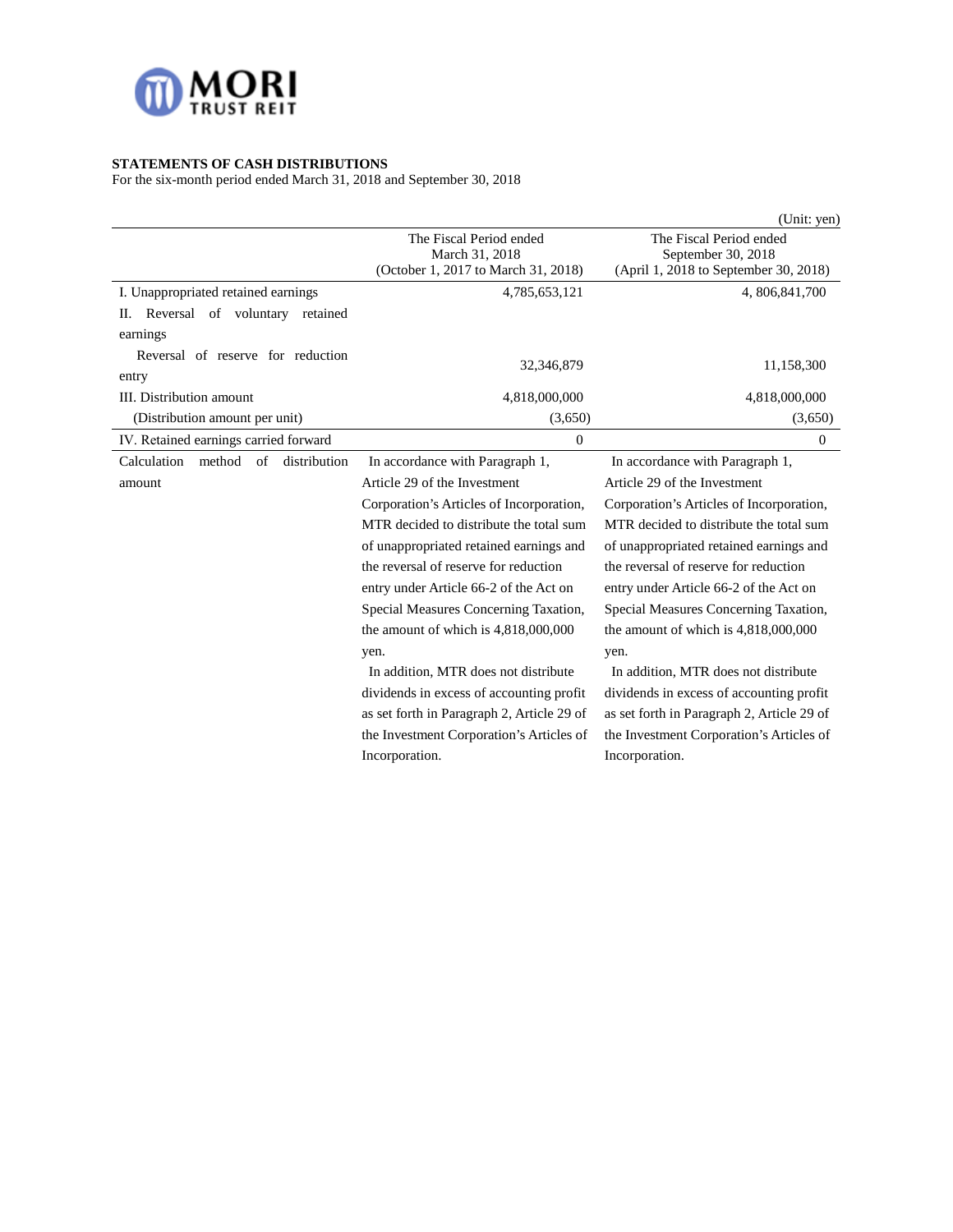

# **STATEMENTS OF CASH FLOWS**

For the six-month period ended March 31, 2018 and September 30, 2018

|                                                                  |                                                             | Thousands of yen                                              |
|------------------------------------------------------------------|-------------------------------------------------------------|---------------------------------------------------------------|
|                                                                  | For the period<br>from October 1, 2017<br>to March 31, 2018 | For the period<br>from April 1, 2018<br>to September 30, 2018 |
| Cash flows from operating activities                             |                                                             |                                                               |
| Profit before income taxes                                       | 4,771,601                                                   | 4,802,411                                                     |
| Depreciation                                                     | 1,282,788                                                   | 1,262,337                                                     |
| Amortization of investment corporation bond issuance<br>costs    | 8,745                                                       | 7,727                                                         |
| Interest income                                                  | (381)                                                       | (209)                                                         |
| Interest expenses                                                | 477,903                                                     | 456,645                                                       |
| Decrease (Increase) in operating accounts receivable             | 10,319                                                      | (1,316)                                                       |
| Increase (Decrease) in operating accounts payable                | (379, 346)                                                  | 305,837                                                       |
| Decrease (Increase) in consumption tax refund receivable         | (9, 474)                                                    | 9,474                                                         |
| Increase (Decrease) in accrued consumption taxes                 | (359,769)                                                   | 281,978                                                       |
| Increase (Decrease) in advances received                         | 25,221                                                      | (16, 302)                                                     |
| Other, net                                                       | (55, 649)                                                   | 663                                                           |
| Subtotal                                                         | 5,771,961                                                   | 7,109,246                                                     |
| Interest income received                                         | 381                                                         | 209                                                           |
| Interest expenses paid                                           | (482, 803)                                                  | (462, 535)                                                    |
| Income taxes paid                                                | (1,057)                                                     | (850)                                                         |
| Net cash provided by operating activities                        | 5,288,481                                                   | 6,646,069                                                     |
| Cash flows from investing activities                             |                                                             |                                                               |
| Purchase of property, plant and equipment                        | (240, 569)                                                  | (119, 593)                                                    |
| Purchase of property, plant and equipment in trust               | (8,521,688)                                                 | (108, 533)                                                    |
| Repayments of tenant leasehold and security deposits             | (91, 991)                                                   | (412,708)                                                     |
| Proceeds from tenant leasehold and security deposits             | 313,686                                                     | 409,145                                                       |
| Repayments of tenant leasehold and security deposits in<br>trust | (3,810)                                                     | (8,139)                                                       |
| Proceeds from tenant leasehold and security deposits in<br>trust | 79,345                                                      | 113,811                                                       |
| Net cash used in investing activities                            | (8,465,027)                                                 | (126, 017)                                                    |
| Cash flows from financing activities                             |                                                             |                                                               |
| Net increase (decrease) in short-term loans payable              | 3,000,000                                                   | (3,500,000)                                                   |
| Proceeds from long-term loans payable                            | 22,500,000                                                  | 15,000,000                                                    |
| Repayments of long-term loans payable                            | (18,500,000)                                                | (14,500,000)                                                  |
| Proceeds from issuance of investment corporation bonds           |                                                             | 3,000,000                                                     |
| Redemption of investment corporation bonds                       | (4,000,000)                                                 |                                                               |
| Payments for investment corporation bond issuance costs          |                                                             | (15,290)                                                      |
| Dividends paid                                                   | (6, 552, 208)                                               | (4,818,591)                                                   |
| Net cash used in financing activities                            | (3,552,208)                                                 | (4,833,882)                                                   |
| Net increase (decrease) in cash and cash equivalents             | (6,728,754)                                                 | 1,686,169                                                     |
| Cash and cash equivalents at beginning of period                 | 23,788,819                                                  | 17,060,065                                                    |
| Cash and cash equivalents at end of period                       | 17,060,065                                                  | 18,746,235                                                    |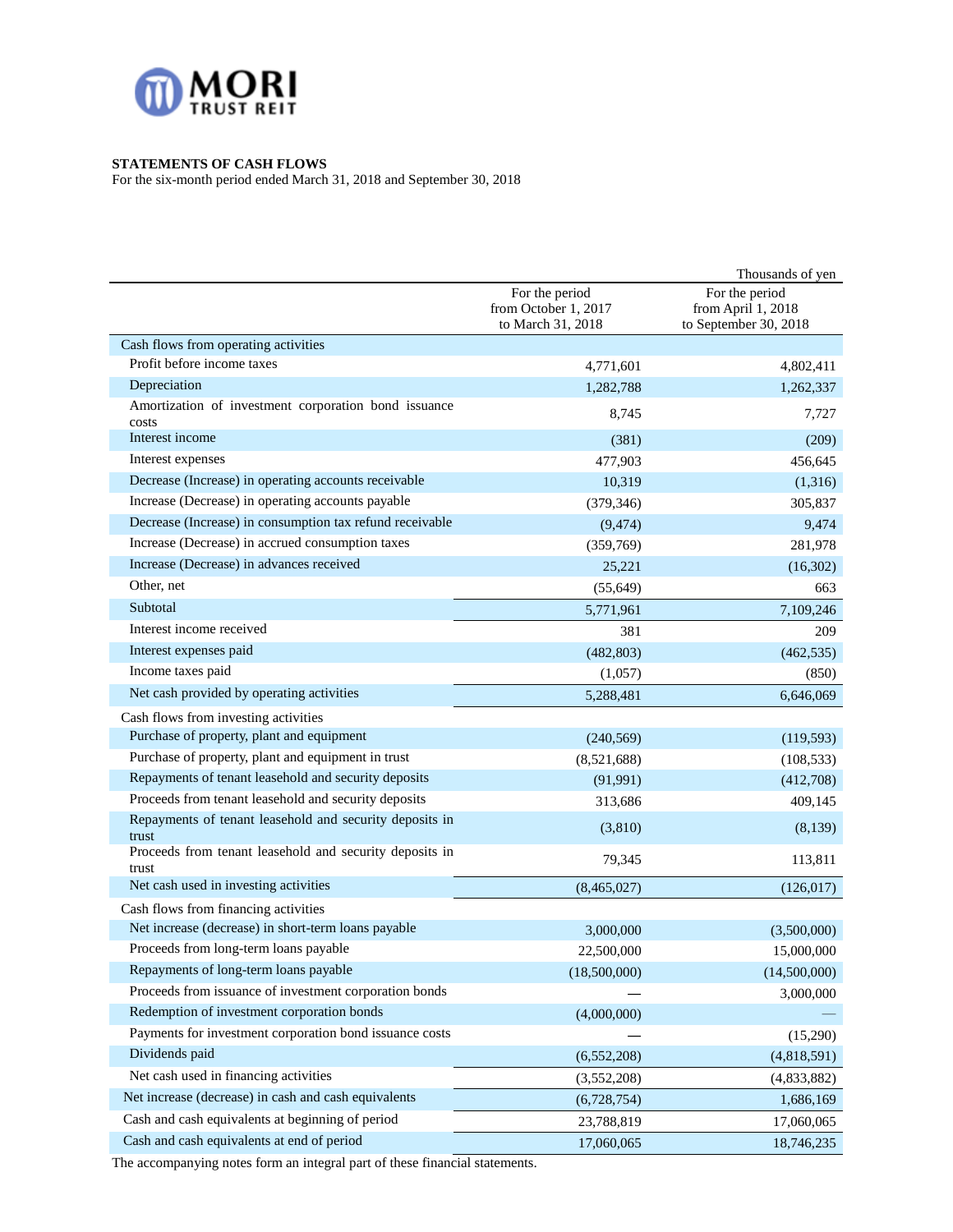

## **NOTES TO FINANCIAL STATEMENTS**

For the six-month period ended March 31, 2018 and September 30, 2018

# **1. ORGANIZATION AND BASIS OF PRESENTATION OF FINANCIAL STATEMENTS**

# **Organization**

MORI TRUST Sogo Reit, Inc. ("MTR"), a Japanese real estate investment corporation, was incorporated on October 2, 2001 under the Law Concerning Investment Trusts and Investment Corporations of Japan, or the Investment Trust Law. MTR was originally formed by Mori Trust Co., Ltd., and commenced operations on March 28, 2002 by acquiring a property. MTR is provided professional asset management services of properties of various types by a licensed asset management company, MORI TRUST Asset Management Co., Ltd. ("MTAM"). MTAM is currently owned 75% by MORI TRUST Co., Ltd., 10% by Sompo Japan Nipponkoa Insurance Inc., 5% by Sumitomo Mitsui Banking Corporation, 5% by MUFG Bank, Ltd., and 5% by Mizuho Bank, Ltd. On February 13, 2004, MTR was listed on the J-REIT section of the Tokyo Stock Exchange (securities code: 8961). As of September 30, 2018, MTR owned a portfolio of 15 properties with a total rentable area of 433,863.68 sq. meters occupied by 96 tenants. The occupancy rate was 99.6%.

## **Basis of presentation of financial statements**

MTR maintains its accounting records and prepares its financial statements in accordance with accounting principles generally accepted in Japan ("Japanese GAAP"), including provisions set forth in the Investment Trust Law, the Financial Instruments and Exchange Law of Japan and the related regulations, which are different in certain respects as to the application and disclosure requirements of International Financial Reporting Standards. The accompanying financial statements are a translation of the financial statements of MTR, which were prepared in accordance with Japanese GAAP and were presented in the Securities Report of MTR filed with the Kanto Local Finance Bureau. In preparing the accompanying financial statements, certain reclassifications have been made to the financial statements issued domestically in order to present them in a format which is more familiar to readers outside Japan. In addition, the notes to financial statements include information which might not be required under Japanese GAAP but is presented herein as additional information. As permitted under the Japanese Financial Instruments and Exchange Law, amounts of less than one million yen have been omitted. As a result, the totals shown in the accompanying financial statements do not necessarily agree with the sum of the individual amounts. MTR does not prepare consolidated financial statements as it has no subsidiaries.

# **2. SUMMARY OF SIGNIFICANT ACCOUNTING POLICIES**

## **Property and equipment**

Property and equipment is stated at cost less accumulated depreciation. The costs of land, buildings and building improvements include the purchase prices of properties, legal fees and acquisition costs. Depreciation of property and equipment is calculated on a straight-line basis over the estimated useful lives of the respective assets ranging as follows:

Expenditures for repairs and maintenance are charged to income as incurred. Significant renewals and betterments are capitalized.

#### **Intangible assets**

Intangible assets are amortized on a straight-line basis.

#### **Revenue recognition**

Revenues from leasing of investment properties are recognized as rent accrued over the lease period.

#### **Deferred assets**

Deferred investment corporation bond issuance costs are amortized using the straight-line method over the respective terms of the bonds.

#### **Taxes on property and equipment**

Property and equipment is subject to property taxes and city planning taxes on a calendar year basis. These taxes are generally expensed during the period. The sellers of the properties were liable for property taxes for the calendar year including the period from the date of purchase by MTR through the end of the year since the taxes were imposed on the registered owners as of January 1, based on assessments made by local governments.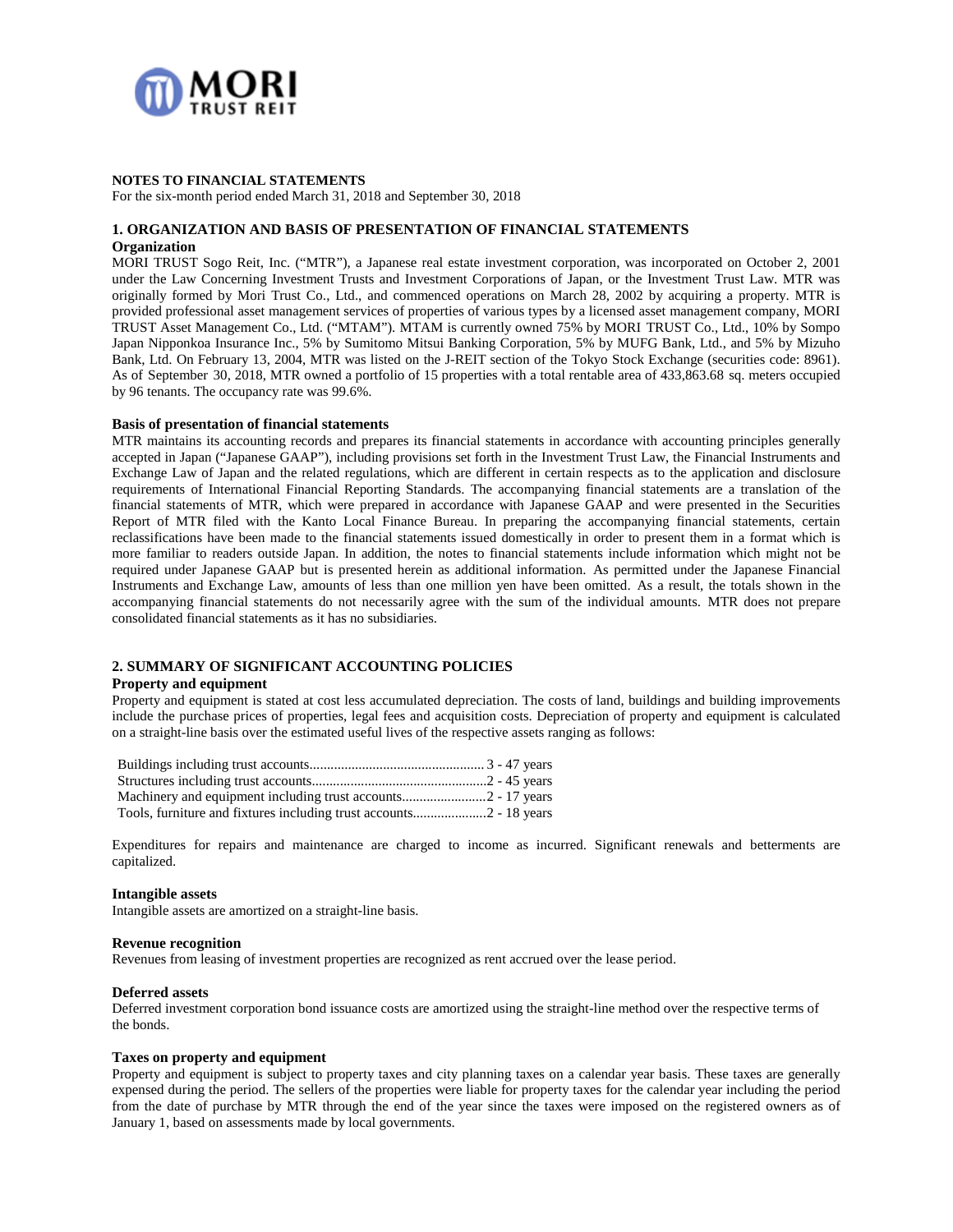

### **Cash and cash equivalents**

Cash and cash equivalents consist of cash on hand, deposits with banks and short-term investments which are highly liquid, readily convertible to cash and with an insignificant risk of price fluctuation, and with an original maturity of three months or less.

#### **Accounting treatment of beneficiary interests in trust assets including real estate**

For trust beneficiary interests in real estate, all accounts of assets and liabilities within assets in trust as well as all income generated and expenses incurred from assets in trust are recorded in the relevant balance sheets and statements of income and retained earnings accounts.

#### **Consumption taxes**

Consumption taxes withheld and consumption taxes paid are not included in the accompanying statements of income and retained earnings. The consumption taxes paid are generally offset against the balance of consumption taxes withheld. As such, the excess of payments over amounts withheld is included in current assets and the excess of amounts withheld over payments is included in current liabilities.

#### **Notes to changes in the presentation**

(Change due to the application of "Partial Amendments to Accounting Standard for Tax Effect Accounting" )

MTR has applied "Partial Amendments to Accounting Standard for Tax Effect Accounting"(ASBJ Statement No. 28 on February 16, 2018) from the beginning of the September 2018 period, and deferred tax assets are classified as investments and other assets, while deferred tax liabilities are classified as non-current liabilities.

As a result, on the balance sheet as of March 31, 2018, "Deferred tax assets" of ¥13 thousand under "Current assets" were reclassified and offset against "Deferred tax liabilities," which then totaled ¥500,351 thousand, under "Non-current liabilities."

#### **Accounting standards issued but not yet effective**

- ・"Accounting Standard for Revenue Recognition" (Accounting Standards Board of Japan Statement No.29, issued March 30, 2018)
- ・"Implementation Guidance on Accounting Standard for Revenue Recognition" (Accounting Standards Board of Japan Guidance No.30, issued March 30, 2018)
- 1) Overview

 This is a comprehensive accounting standard for revenue recognition. Specifically, the accounting standard establishes the following five-step model that will apply to revenue from customers:

- 1. Identify the contract(s) with a customer
- 2. Identify the performance obligations in the contract
- 3. Determine the transaction price
- 4. Allocate the transaction price to the performance obligations in the contract
- 5. Recognize revenue when (or as) the entity satisfies a performance obligation

2) Scheduled date of adoption

- MTR expects to adopt the accounting standard and implementation guidance for the period ending September 30, 2021.
- 3) Impact of the adoption of implementation guidance

 MTR is currently evaluating the effect of the adoption of this accounting standard and implementation guidance on its financial statements.

## **3. PROPERTY AND EQUIPMENT**

Property and equipment at March 31, 2018 and September 30, 2018 consisted of the following:

|                                              | Thousands of yen     |                   |              |                          |  |  |  |
|----------------------------------------------|----------------------|-------------------|--------------|--------------------------|--|--|--|
|                                              | As of March 31, 2018 |                   |              | As of September 30, 2018 |  |  |  |
|                                              | Acquisition          | <b>Book Value</b> | Acquisition  | <b>Book Value</b>        |  |  |  |
|                                              | Cost                 |                   | Cost         |                          |  |  |  |
| Land                                         | 136,672,529          | 136,672,529       | 136,672,529  | 136,672,529              |  |  |  |
| Buildings and structures                     | 40,267,850           |                   | 40,397,002   |                          |  |  |  |
| Accumulated depreciation                     | (15,770,068)         | 24,497,781        | (16,514,193) | 23,882,808               |  |  |  |
| Machinery and equipment                      | 152,086              |                   | 152,086      |                          |  |  |  |
| Accumulated depreciation                     | (106, 985)           | 45,100            | (109, 155)   | 42,930                   |  |  |  |
| Tools, furniture and fixtures                | 96.113               |                   | 97,529       |                          |  |  |  |
| Accumulated depreciation                     | (63, 199)            | 32,913            | (66,003)     | 31,525                   |  |  |  |
| Land in trust                                | 130,930,959          | 130,930,959       | 130,930,959  | 130,930,959              |  |  |  |
| Buildings and structures in trust            | 27,151,579           |                   | 27, 271, 525 |                          |  |  |  |
| Accumulated depreciation                     | (8,503,948)          | 18,647,631        | (9,013,648)  | 18,257,876               |  |  |  |
| Machinery and equipment in trust             | 2,897                |                   | 6,898        |                          |  |  |  |
| Accumulated depreciation                     | (2,261)              | 636               | (2,319)      | 4,579                    |  |  |  |
| Tools, furniture and fixtures<br>1n<br>trust | 60,813               |                   | 65,142       |                          |  |  |  |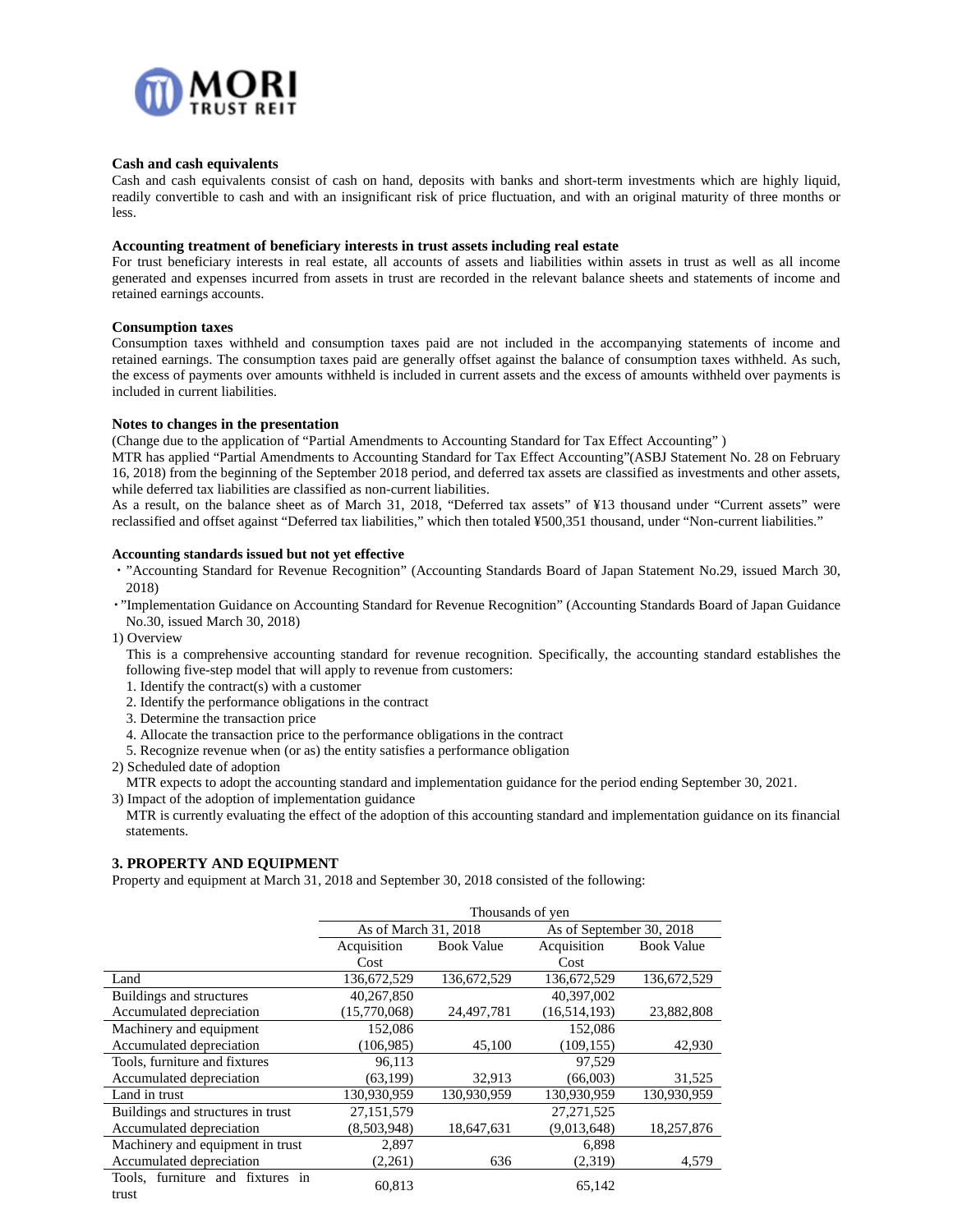

| Accumulated<br>depreciation<br>ÃС | $\sim$<br>849<br>້∼ | .963<br>26.     | $\sim$<br>.309 <sup>°</sup><br>ت | מכס בפ<br>.024   |
|-----------------------------------|---------------------|-----------------|----------------------------------|------------------|
| Total                             |                     | $-1$<br>n.<br>. |                                  | 9.860.013<br>309 |

The compressed amount of tangible assets with government grants under the Corporation Tax Law of Japan was ¥38,340 thousand at March 31, 2018 and ¥38,340 thousand at September 30, 2018.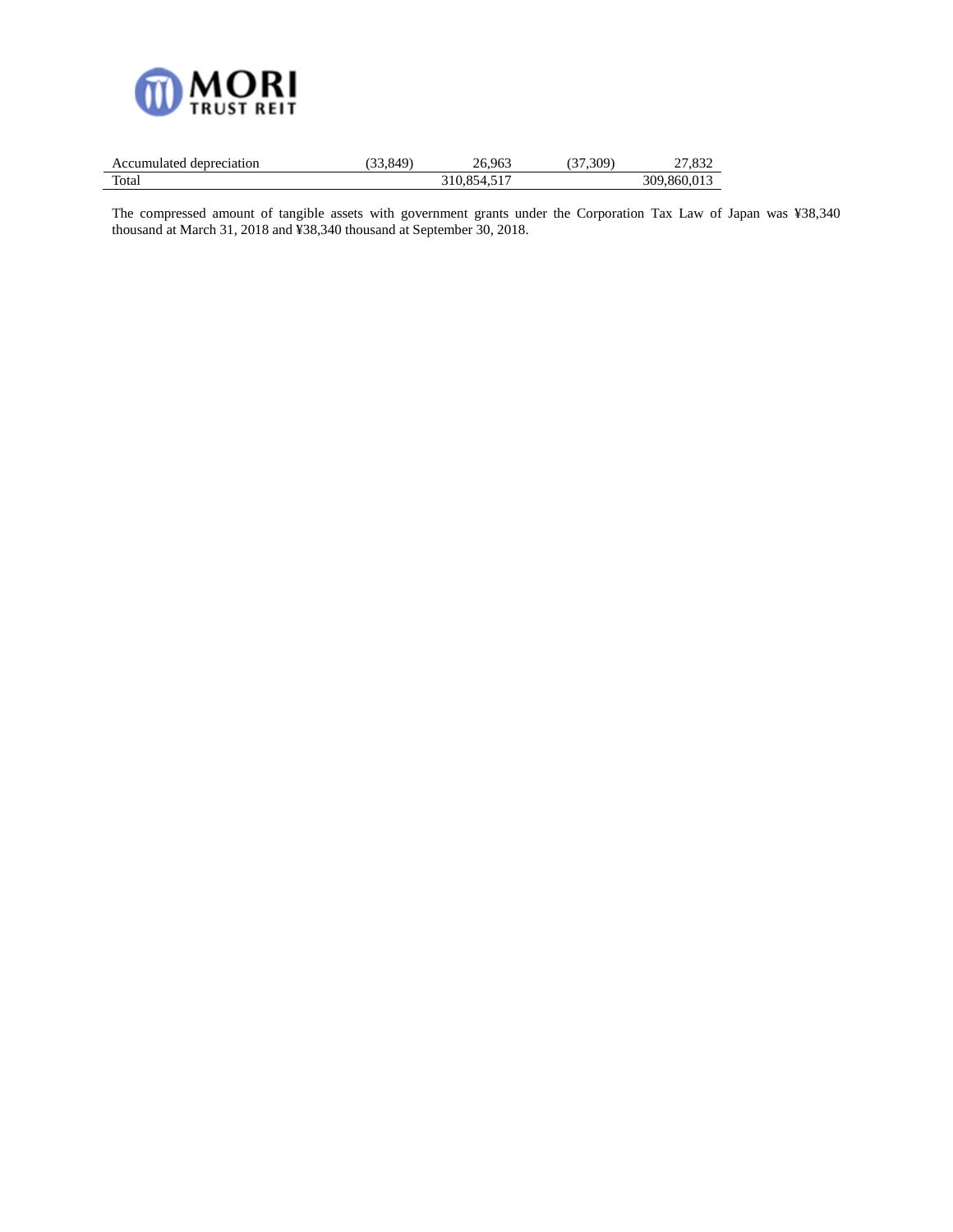

# **4. SHORT**-**TERM LOANS PAYABLE**

Short-term loans payable at March 31, 2018 and September 30, 2018 consisted of the following:

| Thousands of yen                 |                            |                                |                                     |                  |                 |      |  |
|----------------------------------|----------------------------|--------------------------------|-------------------------------------|------------------|-----------------|------|--|
| Lender                           | As of<br>March 31.<br>2018 | As of<br>September 30,<br>2018 | Average<br>interest rate<br>(%) (1) | Due on           | Use of<br>funds | Note |  |
| Mizuho Bank, Ltd.                | 2,000,000                  |                                |                                     |                  |                 |      |  |
| MUFG Bank, Ltd.(2)               | 3,000,000                  |                                |                                     |                  |                 |      |  |
| Mizuho Bank, Ltd.                | 1.500.000                  |                                |                                     |                  |                 |      |  |
| Sumitomo Mitsui Trust Bank, Ltd. | 1.500.000                  |                                |                                     |                  |                 |      |  |
| Resona Bank, Limited.            | 500,000                    | 500,000                        | 0.19                                | October 18, 2018 |                 |      |  |
| Mizuho Bank, Ltd.                |                            | 2,000,000                      | 0.18                                | April 12, 2019   |                 |      |  |
| The Nishi-Nippon City Bank, Ltd. |                            | 1.500.000                      | 0.19                                | August 30, 2019  | (3)             | (4)  |  |
| Resona Bank, Limited.            |                            | 1.000.000                      | 0.19                                | August 30, 2019  |                 |      |  |
| Total short-term loans           | 8,500,000                  | 5,000,000                      |                                     |                  |                 |      |  |

(1) Average interest rate for each loan has been rounded to the second decimal place.

(2) Mitsubishi UFJ Trust and Banking Corporation transferred its corporate loan-related businesses to MUFG Bank, Ltd. effective April 16, 2018. The same applies hereinafter.

(3) Use of the above funds includes acquisition of real estate or beneficiary interests.

(4) The above loans are unsecured and non-guaranteed with floating rates.

MTR has entered into line of credit loan agreements totaling ¥20,000 million with banks to reduce refinancing risk. The unused amount of such credit lines was ¥20,000 million at September 30, 2018.

## **5. LONG**-**TERM LOANS PAYABLE**

Long-term loans payable at March 31, 2018 and September 30, 2018 consisted of the following:

| Thousands of yen                                |                            |                                |                                     |                          |                 |      |  |
|-------------------------------------------------|----------------------------|--------------------------------|-------------------------------------|--------------------------|-----------------|------|--|
| Lender                                          | As of<br>March 31,<br>2018 | As of<br>September 30,<br>2018 | Average<br>interest rate<br>(%) (1) | Due on                   | Use of<br>funds | Note |  |
| MUFG Bank, Ltd.(2)                              | 4,500,000                  | $\overline{\phantom{0}}$       | $\qquad \qquad$                     | $\overline{\phantom{0}}$ |                 |      |  |
| Mizuho Bank, Ltd.                               | 3,000,000                  | $\overline{\phantom{0}}$       | $\overline{\phantom{0}}$            | $\overline{\phantom{0}}$ |                 |      |  |
| Aozora Bank, Ltd.                               | 1.000.000                  | $\qquad \qquad$                | $\qquad \qquad$                     | —                        |                 |      |  |
| The Bank of Fukuoka, Ltd.                       | 1,000,000                  | $\overline{\phantom{0}}$       | $\overline{\phantom{0}}$            | $\overline{\phantom{0}}$ |                 |      |  |
| <b>ORIX Bank Corporation</b>                    | 1.000.000                  | $\overline{\phantom{0}}$       | $\equiv$                            | $\overline{\phantom{0}}$ |                 |      |  |
| MUFG Bank, Ltd.(2)                              | 3,000,000                  | $\overline{\phantom{0}}$       | $\overline{\phantom{0}}$            | $\overline{\phantom{0}}$ |                 |      |  |
| Development Bank of Japan Inc.                  | 1,000,000                  | $\overline{\phantom{0}}$       | $\overline{\phantom{0}}$            | $\overline{\phantom{0}}$ |                 |      |  |
| Sumitomo Mitsui Banking Corporation             | 1,000,000                  | 1,000,000                      | 0.72                                | February 28, 2019        |                 |      |  |
| Development Bank of Japan Inc.                  | 2,000,000                  | 2,000,000                      | 0.75                                | April 11, 2019           |                 |      |  |
| Mizuho Bank, Ltd.                               | 1,000,000                  | 1,000,000                      | 0.75                                | April 11, 2019           |                 |      |  |
| Sumitomo Mitsui Banking Corporation             | 3,000,000                  | 3,000,000                      | 0.96                                | April 24, 2019           |                 |      |  |
| MUFG Bank, Ltd.(3)                              | 2,000,000                  | 2,000,000                      | 1.04                                | August 30, 2018          |                 |      |  |
| Mizuho Bank, Ltd.                               | 1,500,000                  | 1,500,000                      | 0.53                                | August 30, 2019          |                 |      |  |
| Mizuho Bank, Ltd.                               | 1,500,000                  | 1,500,000                      | 0.69                                | August 30, 2019          |                 |      |  |
| Development Bank of Japan Inc.                  | 1,000,000                  | 1,000,000                      | 1.12                                | August 30, 2019          |                 |      |  |
| Tokio Marine & Nichido Fire Insurance Co., Ltd. | 500,000                    | 500,000                        | 0.17                                | August 30, 2019          | (4)             | (5)  |  |
| Sumitomo Mitsui Banking Corporation             | 5,000,000                  | 5,000,000                      | 1.04                                | October 11, 2019         |                 |      |  |
| Sumitomo Mitsui Banking Corporation             | 2,000,000                  | 2,000,000                      | 0.97                                | October 11, 2019         |                 |      |  |
| Mizuho Bank, Ltd.                               | 1,500,000                  | 1,500,000                      | 0.64                                | October 17, 2019         |                 |      |  |
| Mizuho Bank, Ltd.                               | 1,000,000                  | 1,000,000                      | 0.62                                | December 26, 2019        |                 |      |  |
| The Bank of Fukuoka, Ltd.                       | 500,000                    | 500,000                        | 0.62                                | December 26, 2019        |                 |      |  |
| Resona Bank, Limited.                           | 500,000                    | 500,000                        | 0.62                                | December 26, 2019        |                 |      |  |
| Nippon Life Insurance Company                   | 500,000                    | 500,000                        | 0.62                                | December 26, 2019        |                 |      |  |
| The Nishi-Nippon City Bank, Ltd.                | 500,000                    | 500,000                        | 0.57                                | December 26, 2019        |                 |      |  |
| The Bank of Fukuoka, Ltd.                       | 500,000                    | 500,000                        | 0.33                                | January 31, 2020         |                 |      |  |
| The Bank of Fukuoka, Ltd.                       | 500,000                    | 500,000                        | 0.62                                | January 31, 2020         |                 |      |  |
| MUFG Bank, Ltd.(2)                              | 3,000,000                  | 3,000,000                      | 0.20                                | February 28, 2020        |                 |      |  |
| Sumitomo Mitsui Trust Bank, Ltd.                | 3,000,000                  | 3,000,000                      | 0.63                                | February 28, 2020        |                 |      |  |
| The Hachijuni Bank, Ltd.                        | 1,000,000                  | 1,000,000                      | 0.34                                | February 28, 2020        |                 |      |  |
| Development Bank of Japan Inc.                  | 1,000,000                  | 1,000,000                      | 0.88                                | March 12, 2020           |                 |      |  |
| Sumitomo Mitsui Trust Bank, Ltd.                | 4,000,000                  | 4,000,000                      | 0.65                                | April 13, 2020           |                 |      |  |
| MUFG Bank, Ltd.(3)                              | 4,000,000                  | 4,000,000                      | 1.07                                | April 24, 2020           |                 |      |  |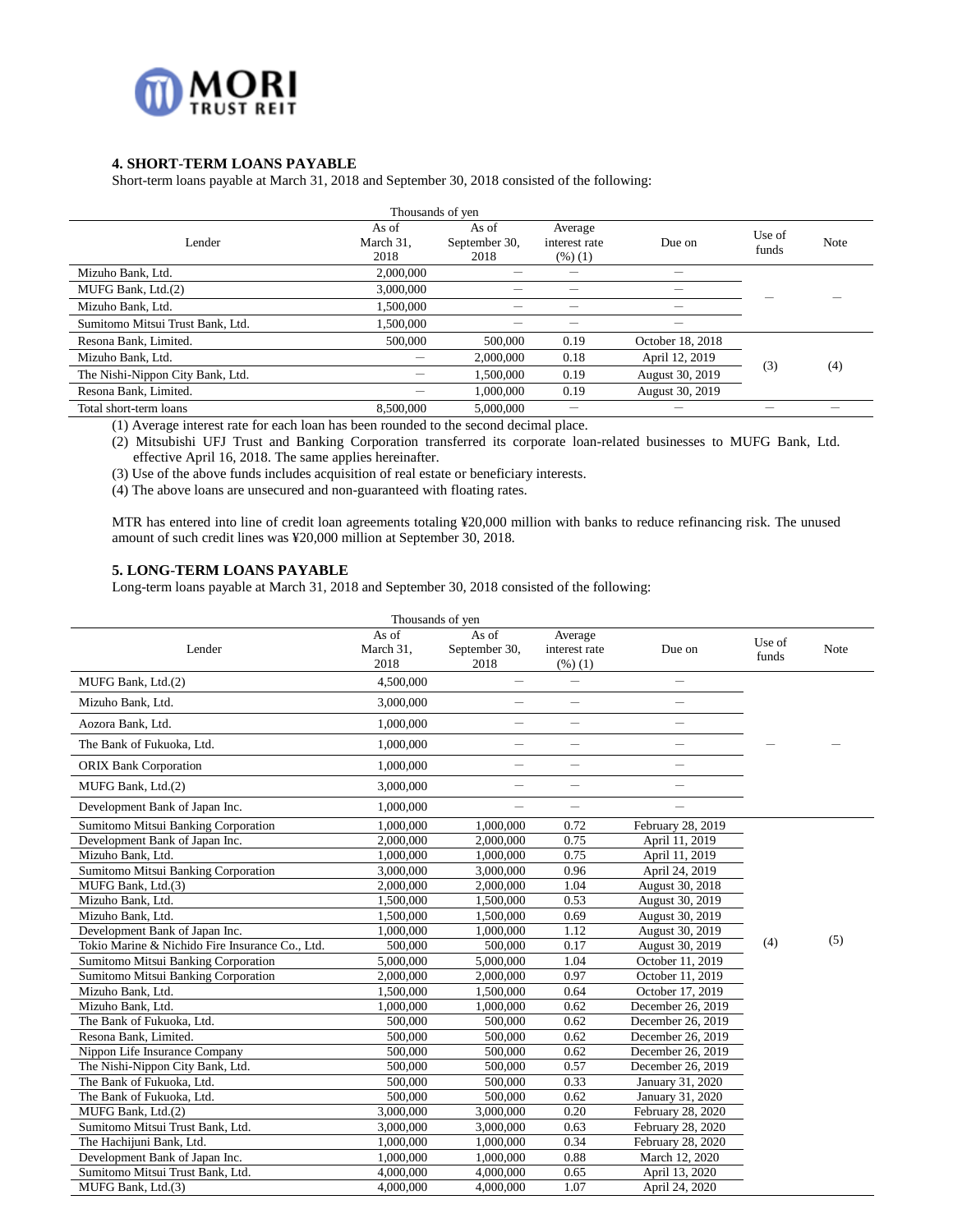

| MUFG Bank, Ltd.(3)                           | 3,000,000 | 3,000,000 | 1.18 | August 31, 2020    |
|----------------------------------------------|-----------|-----------|------|--------------------|
| Nippon Life Insurance Company                | 500,000   | 500,000   | 0.63 | August 31, 2020    |
| Nippon Life Insurance Company                | 1,000,000 | 1,000,000 | 0.55 | September 30, 2020 |
| Sumitomo Mitsui Banking Corporation          | 3,000,000 | 3.000.000 | 1.09 | October 9, 2020    |
| MUFG Bank, Ltd.(2)                           | 1,000,000 | 1,000,000 | 0.34 | December 25, 2020  |
| Mizuho Bank, Ltd                             | 1,000,000 | 1,000,000 | 0.32 | January 19, 2021   |
| Development Bank of Japan Inc.               | 500,000   | 500,000   | 0.32 | January 19, 2021   |
| Sumitomo Mitsui Trust Bank, Ltd.             | 1,500,000 | 1,500,000 | 0.27 | February 26, 2021  |
| Mizuho Bank, Ltd                             | 1,000,000 | 1,000,000 | 0.27 | February 26, 2021  |
| Development Bank of Japan Inc.               | 1,000,000 | 1,000,000 | 1.02 | March 12, 2021     |
| MUFG Bank, Ltd.(2)                           | 1,500,000 | 1,500,000 | 0.30 | March 31, 2021     |
| Sumitomo Mitsui Banking Corporation          | 5,000,000 | 5,000,000 | 1.02 | April 9, 2021      |
|                                              |           |           |      |                    |
| MUFG Bank, Ltd.(2)                           |           | 2,500,000 | 0.34 | April 13, 2021     |
| Resona Bank, Limited.                        | 1,000,000 | 1,000,000 | 0.28 | April 22, 2021     |
| Resona Bank, Limited.                        | 500,000   | 500,000   | 0.28 | May 31, 2021       |
| Mizuho Bank, Ltd.                            |           | 500,000   | 0.35 | August 30, 2021    |
| Mizuho Bank, Ltd.                            | 1,500,000 | 1,500,000 | 0.37 | August 31, 2021    |
| Mizuho Bank, Ltd.                            | 1,000,000 | 1,000,000 | 0.34 | August 31, 2021    |
| MUFG Bank, Ltd.(3)                           | 1,500,000 | 1,500,000 | 0.89 | October 1, 2021    |
| Sumitomo Mitsui Banking Corporation          | 1,000,000 | 1,000,000 | 0.83 | December 24, 2021  |
| Sumitomo Mitsui Trust Bank, Ltd.             | 1,000,000 | 1,000,000 | 0.41 | December 24, 2021  |
| Aozora Bank, Ltd.                            | 500,000   | 500,000   | 0.83 | December 24, 2021  |
| Sumitomo Mitsui Banking Corporation          | 2,500,000 | 2,500,000 | 0.38 | January 19, 2022   |
| Mizuho Bank, Ltd.                            | 500,000   | 500,000   | 0.38 | January 19, 2022   |
| The Bank of Fukuoka, Ltd.                    | 2,000,000 | 2,000,000 | 0.47 | January 31, 2022   |
| Development Bank of Japan Inc.               | 3,000,000 | 3,000,000 | 0.84 | February 28, 2022  |
| Sumitomo Mitsui Banking Corporation          |           |           | 0.42 |                    |
|                                              | 1,500,000 | 1,500,000 |      | February 28, 2022  |
| MUFG Bank, Ltd.(3)                           | 500,000   | 500,000   | 0.42 | February 28, 2022  |
| The Dai-ichi Life Insurance Company, Limited | 500,000   | 500,000   | 0.45 | February 28, 2022  |
| Mizuho Bank, Ltd.                            | 4,000,000 | 4,000,000 | 0.47 | April 11, 2022     |
| Aozora Bank, Ltd.                            | 1,000,000 | 1,000,000 | 0.47 | April 11, 2022     |
| MUFG Bank, Ltd.(2)                           |           | 2,000,000 | 0.41 | April 13, 2022     |
| The Ashikaga Bank, Ltd.                      | 1,000,000 | 1,000,000 | 0.44 | April 22, 2022     |
| Sumitomo Mitsui Banking Corporation          | 2,000,000 | 2,000,000 | 0.80 | April 28, 2022     |
| Sumitomo Mitsui Trust Bank, Ltd.             |           | 500,000   | 0.43 | August 30, 2022    |
| Sumitomo Mitsui Trust Bank, Ltd.             | 3,500,000 | 3,500,000 | 0.44 | August 31, 2022    |
| Sumitomo Mitsui Trust Bank, Ltd.             | 2,000,000 | 2,000,000 | 0.40 | August 31, 2022    |
| Sumitomo Mitsui Trust Bank, Ltd.             | 1,000,000 | 1,000,000 | 0.47 | September 30, 2022 |
| Sumitomo Mitsui Trust Bank, Ltd.             | 1,500,000 | 1,500,000 | 0.44 | January 19, 2023   |
| Mizuho Bank, Ltd.                            | 500,000   | 500,000   | 0.44 | January 19, 2023   |
| MUFG Bank, Ltd.(3)                           | 2,500,000 | 2,500,000 | 0.49 | February 28, 2023  |
|                                              |           |           |      |                    |
| Mizuho Bank, Ltd.                            | 2,000,000 | 2,000,000 | 0.49 | February 28, 2023  |
| Sumitomo Mitsui Trust Bank, Ltd.             | 1,000,000 | 1,000,000 | 0.45 | February 28, 2023  |
| Mizuho Trust & Banking Co., Ltd.             | 1,000,000 | 1,000,000 | 0.45 | February 28, 2023  |
| Mizuho Bank, Ltd.                            | 3,500,000 | 3,500,000 | 0.47 | April 12, 2023     |
| The Bank of Fukuoka, Ltd.                    | 1,000,000 | 1,000,000 | 0.43 | April 21, 2023     |
| The Nishi-Nippon City Bank, Ltd.             |           | 500,000   | 0.49 | April 24, 2023     |
| Mizuho Bank, Ltd.                            | 1,500,000 | 1,500,000 | 0.48 | August 31, 2023    |
| Development Bank of Japan Inc.               |           | 1,000,000 | 0.51 | August 31, 2023    |
| Resona Bank, Limited.                        | 1,000,000 | 1,000,000 | 0.48 | August 31, 2023    |
| MUFG Bank, Ltd.(3)                           |           | 500,000   | 0.43 | August 31, 2023    |
| Development Bank of Japan Inc.               | 500,000   | 500,000   | 0.54 | September 29, 2023 |
|                                              |           |           |      |                    |
| Resona Bank, Limited.                        | 1,000,000 | 1,000,000 | 0.46 | October 18, 2023   |
| Development Bank of Japan Inc.               | 1,500,000 | 1,500,000 | 0.64 | February 29, 2024  |
| Aozora Bank, Ltd.                            | 2,000,000 | 2,000,000 | 0.54 | March 11, 2024     |
| Shinkin Central Bank                         | 2,000,000 | 2,000,000 | 0.57 | March 19, 2024     |
| Mizuho Bank, Ltd.                            |           | 3,000,000 | 0.56 | April 24, 2024     |
| The Bank of Fukuoka, Ltd.                    |           |           | 0.56 | March 31, 2024     |
|                                              |           | 1,000,000 |      |                    |
| Mizuho Bank, Ltd.                            | 1,500,000 | 1,500,000 | 0.56 | January 17, 2025   |
|                                              |           |           |      |                    |
| MUFG Bank, Ltd.(3)                           | 500,000   | 500,000   | 0.56 | January 17, 2025   |
| Mizuho Bank, Ltd.                            | 1,000,000 | 1,000,000 | 0.65 | February 28, 2025  |
| Sumitomo Mitsui Trust Bank, Ltd.             | 1,000,000 | 1,000,000 | 0.65 | February 28, 2025  |
| MUFG Bank, Ltd.(3)                           | 500,000   | 500,000   | 0.65 | February 28, 2025  |
| Development Bank of Japan Inc.               | 1,000,000 | 1,000,000 | 0.64 | March 19, 2025     |
| MUFG Bank, Ltd.(3)                           |           | 3,000,000 | 0.68 | August 29, 2025    |
| Aozora Bank, Ltd.                            |           | 500,000   | 0.72 | April 24, 2026     |

 $(4)$  (5)

-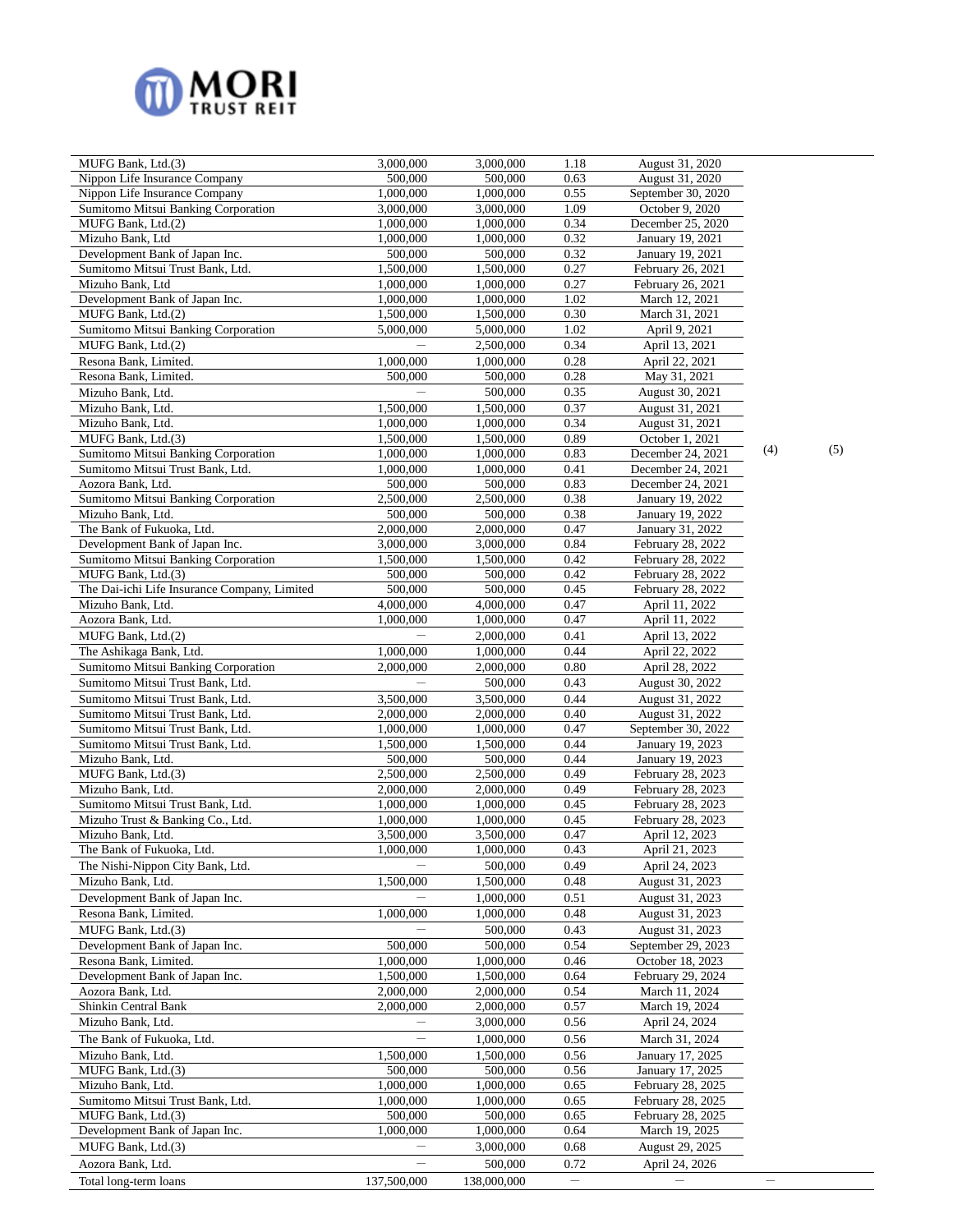

(1) Average interest rate for each loan has been rounded to the second decimal place.

- (2) Mitsubishi UFJ Trust and Banking Corporation transferred its corporate loan-related businesses to MUFG Bank, Ltd. effective April 16, 2018. The same applies hereinafter.
- (3) The Bank of Tokyo-Mitsubishi UFJ, Ltd. changed its name to MUFG Bank, Ltd. effective April 1, 2018 The same applies hereinafter.

(4) Use of the above funds includes acquisition of real estate or beneficiary interests.

(5) The above loans are unsecured and non-guaranteed with fixed interest rates.

(6) The total amounts of long-term loans repayable expected to be repaid during each of the 5 years subsequent to the current balance sheet date are summarized as follows:

|                                       | 1 to 2 vears | 2 to 3 years | 3 to 4 years | 4 to 5 years |
|---------------------------------------|--------------|--------------|--------------|--------------|
| Amount of loans<br>(Thousands of yen) | 33,000,000   | 22,500,000   | 31,500,000   | 18.000.000   |

## **6. INVESTMENT CORPORATION BONDS**

Investment corporation bonds at March 31, 2018 and September 30, 2018 consisted of the following:

|                                          | Thousands of yen           |                                |                                 |                   |                 |      |
|------------------------------------------|----------------------------|--------------------------------|---------------------------------|-------------------|-----------------|------|
|                                          | As of<br>March 31,<br>2018 | As of<br>September 30,<br>2018 | Average<br>interest rate<br>(%) | Due on            | Use of<br>funds | Note |
| Unsecured bonds due on February 25, 2019 | 3,000,000                  | 3,000,000                      | 0.11                            | February 25, 2019 |                 |      |
| Unsecured bonds due on February 21, 2020 | 4,000,050                  | 4,000,037                      | $0.00*$                         | February 21, 2020 |                 |      |
| Unsecured bonds due on February 26, 2021 |                            | 3,000,000                      | 0.01                            | February 26, 2021 | (1)             | (2)  |
| Unsecured bonds due on February 26, 2027 | 1.000.000                  | 1.000.000                      | 1.07                            | February 26, 2027 |                 |      |
| Unsecured bonds due on February 23, 2037 | 1.000.000                  | 1.000.000                      | 1.08                            | February 23, 2037 |                 |      |
| Total                                    | 9.000.050                  | 12.000.037                     |                                 |                   |                 |      |

\* The interest rate for the unsecured bonds due on February 21, 2020 is 0.001%. In addition, the bond was issued over par (at a price exceeding the par value), and thus the yield to maturity is about 0.0003% annually.

(1) Use of the above funds includes acquisition of real estate or beneficiary interests.

(2) The above loans are unsecured and non-guaranteed with floating rates.

(3) Investment corporation bonds repayable expected to be repaid during each of the 5 years subsequent to

the current balance sheet date are summarized as follows (except for investment corporation bonds due within one year):

|                                                    | 1 to 2 years | 2 to 3 years | 3 to 4 years             | 4 to 5 years             |
|----------------------------------------------------|--------------|--------------|--------------------------|--------------------------|
| Investment corporation bonds<br>(Thousands of yen) | 4,000,000    | 3,000,000    | $\overline{\phantom{a}}$ | $\overline{\phantom{a}}$ |

## **7. NET ASSETS**

MTR is required to maintain net assets of at least ¥50 million as required pursuant to the Investment Trust Law.

#### **8. INCOME TAXES**

At March 31, 2018 and September 30, 2018, MTR's deferred tax assets consisted mainly of enterprise tax payable, which is not deductible for tax purposes.

The significant components of deferred tax assets and liabilities as of March 31, 2018 and September 30, 2018 were as follows:

|                                                         | As of March 31, 2018 | As of September 30, 2018 |
|---------------------------------------------------------|----------------------|--------------------------|
|                                                         |                      | Thousands of yen         |
| Deferred tax assets:                                    |                      |                          |
| Accrued enterprise tax                                  | 13                   |                          |
| Total deferred tax assets                               | 13                   |                          |
| <b>Deferred tax liabilities:</b>                        |                      |                          |
| Reserve for advanced depreciation of non-current assets | 500.364              | 495,211                  |
| Total deferred tax liabilities                          | 500.364              | 495,211                  |
| Net deferred tax assets (liabilities)                   | (500, 351)           | (495.206)                |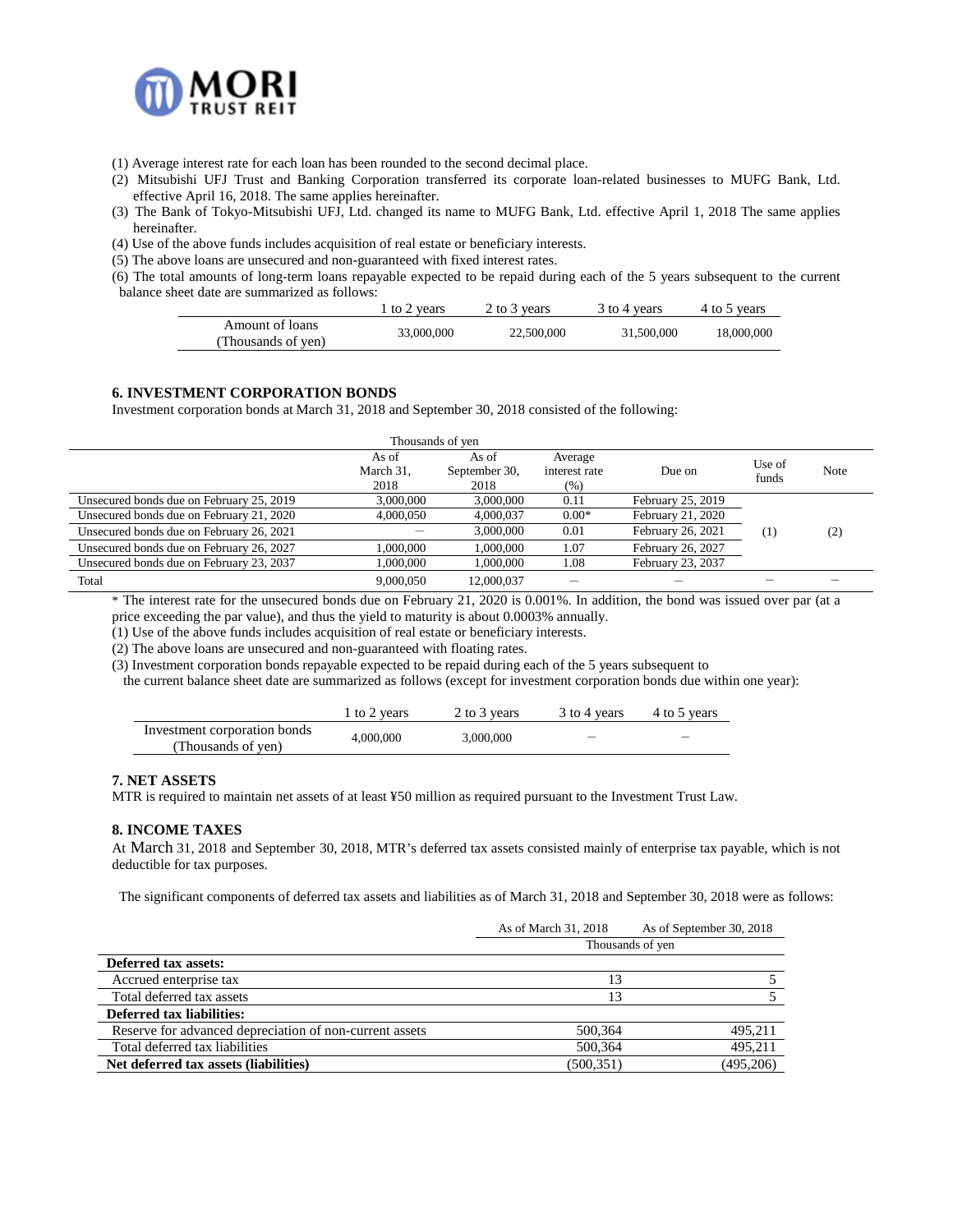

A reconciliation of the tax rate differences between the adjusted statutory tax rate and the effective tax rates for the six months ended March 31, 2018 and September 30, 2018 was as follows:

|                                  | October 1, 2017 to | April 1, 2018 to   |
|----------------------------------|--------------------|--------------------|
|                                  | March 31, 2018     | September 30, 2018 |
| Statutory tax rate               | 31.74%             | 31.51%             |
| Deductible dividend distribution | (32.05%)           | $(31.61\%)$        |
| Others                           | $0.02\%$           | 0.01%              |
| Effective tax rates              | $(0.29\%)$         | $(0.09\%$          |

MTR is subject to Japanese corporate income taxes on all of its taxable income. However, under the Special Taxation Measures Law (STML) of Japan, an investment corporation is allowed to deduct dividends of accounting profits, or dividend distributions, paid to investors from its taxable income if certain tax requirements are satisfied. Such tax requirements include dividend distributions in excess of 90% of the investment corporation's distributable profit for the accounting period as stipulated in Article 67-15 of the STML. Based on the distribution policy provided by its Articles of Incorporation, MTR made a dividend distribution in the amount of ¥4,818,000 thousand at September 30, 2018 which is approximately 100% of retained earnings after deducting reserve for advanced depreciation of non-current assets associated with the gain on sales of land and treated it as a tax-deductible dividend. MTR does not distribute dividends in excess of accounting profit in accordance with its Articles of Incorporation.

## **9. PER SHARE INFORMATION**

The following table summarizes information about net assets per share and net income per share at March 31, 2018 and September 30, 2018 and for the six-month period then ended:

|                                     | Yen                |                    |  |
|-------------------------------------|--------------------|--------------------|--|
|                                     | October 1, 2017 to | April 1, 2018 to   |  |
|                                     | March 31, 2018     | September 30, 2018 |  |
| Net assets per share at period end. | 121.130            | 121.121            |  |
| Net income per share                | 3.625              | 3.641              |  |
| Weighted-average number of shares   | 1,320,000 shares   | 1,320,000 shares   |  |

In calculating net assets per share, the amount of the net assets has been adjusted for the cash distribution declared in the subsequent period. Net income per share is computed by dividing net income by the weighted-average number of shares outstanding during each period. Diluted net income per share has not been presented since no warrants or convertible bonds were outstanding during the period.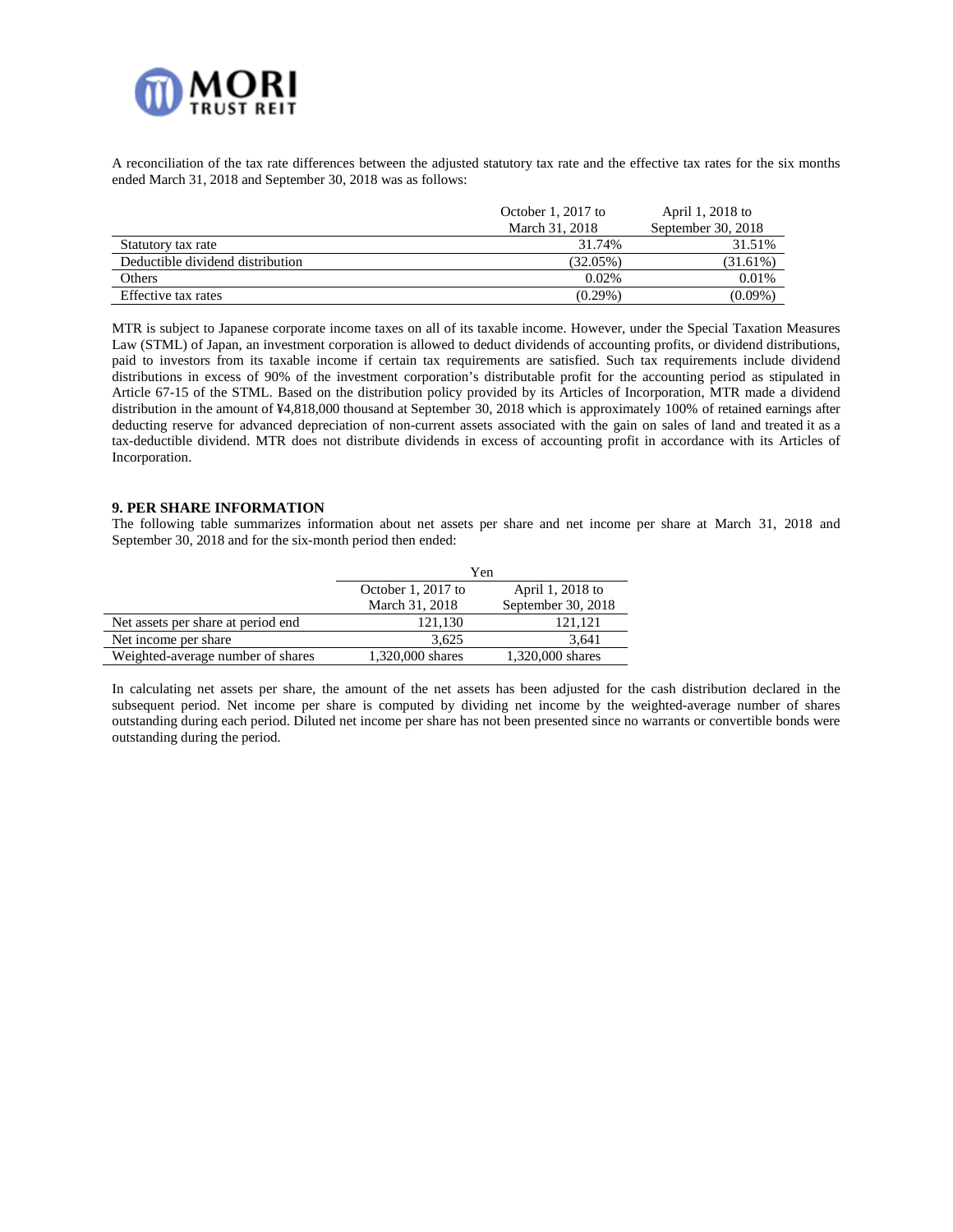

## **10. RELATED PARTY TRANSACTIONS**

MTR entered into the following related party transactions:

(1) Parent company and major corporate shareholders: None applicable

- (2) Subsidiaries: None applicable
- (3) Sister companies:

(For the six months ended March 31, 2018)

| Party type                       | Subsidiary of other related company*            |  |  |
|----------------------------------|-------------------------------------------------|--|--|
| Party name                       | Mori Trust Co., Ltd.                            |  |  |
| Address                          | Minato-ku Tokyo, Japan                          |  |  |
| Capital                          | ¥30,000,000 thousand                            |  |  |
| <b>Business</b>                  | Urban development; hotel management and         |  |  |
|                                  | investment business                             |  |  |
| Percentage of voting rights held |                                                 |  |  |
| Concurrent board appointment     |                                                 |  |  |
| Business relationship            | Leasing                                         |  |  |
| Details of transactions          | Rental revenues                                 |  |  |
| Transaction amount               | $43,107,988$ thousand                           |  |  |
| Account name and balance at      | Rental and other receivables                    |  |  |
| period end                       | ¥1,198 thousand                                 |  |  |
|                                  | Rents received in advance                       |  |  |
|                                  | ¥489,125 thousand                               |  |  |
|                                  | Leasehold and security deposits including trust |  |  |
|                                  | accounts                                        |  |  |
|                                  | ¥840,460 thousand                               |  |  |

\* MTR deemed Mori Trust Co., Ltd. to be a "Subsidiary of other related company" under Article 8 of Regulations Concerning Financial Statements.

(For the six months ended September 30, 2018)

| Party type                       | Subsidiary of other related company*                           |  |  |
|----------------------------------|----------------------------------------------------------------|--|--|
| Party name                       | Mori Trust Co., Ltd.                                           |  |  |
| Address                          | Minato-ku Tokyo, Japan                                         |  |  |
| Capital                          | ¥30,000,000 thousand                                           |  |  |
| <b>Business</b>                  | Urban development; hotel management and<br>investment business |  |  |
| Percentage of voting rights held |                                                                |  |  |
| Concurrent board appointment     |                                                                |  |  |
| Business relationship            | Leasing                                                        |  |  |
| Details of transactions          | Rental revenues                                                |  |  |
| Transaction amount               | $\textnormal{\textbf{4}}\,3.116,779$ thousand                  |  |  |
| Account name and balance at      | Rental and other receivables                                   |  |  |
| period end                       | ¥999 thousand                                                  |  |  |
|                                  | Rents received in advance                                      |  |  |
|                                  | $4489,125$ thousand                                            |  |  |
|                                  | Leasehold and security deposits including trust                |  |  |
|                                  | accounts                                                       |  |  |
|                                  | ¥926,928 thousand                                              |  |  |

\* MTR deemed Mori Trust Co., Ltd. to be a "Subsidiary of other related company" under Article 8 of Regulations Concerning Financial Statements.

(4) Directors and major individual shareholders: None applicable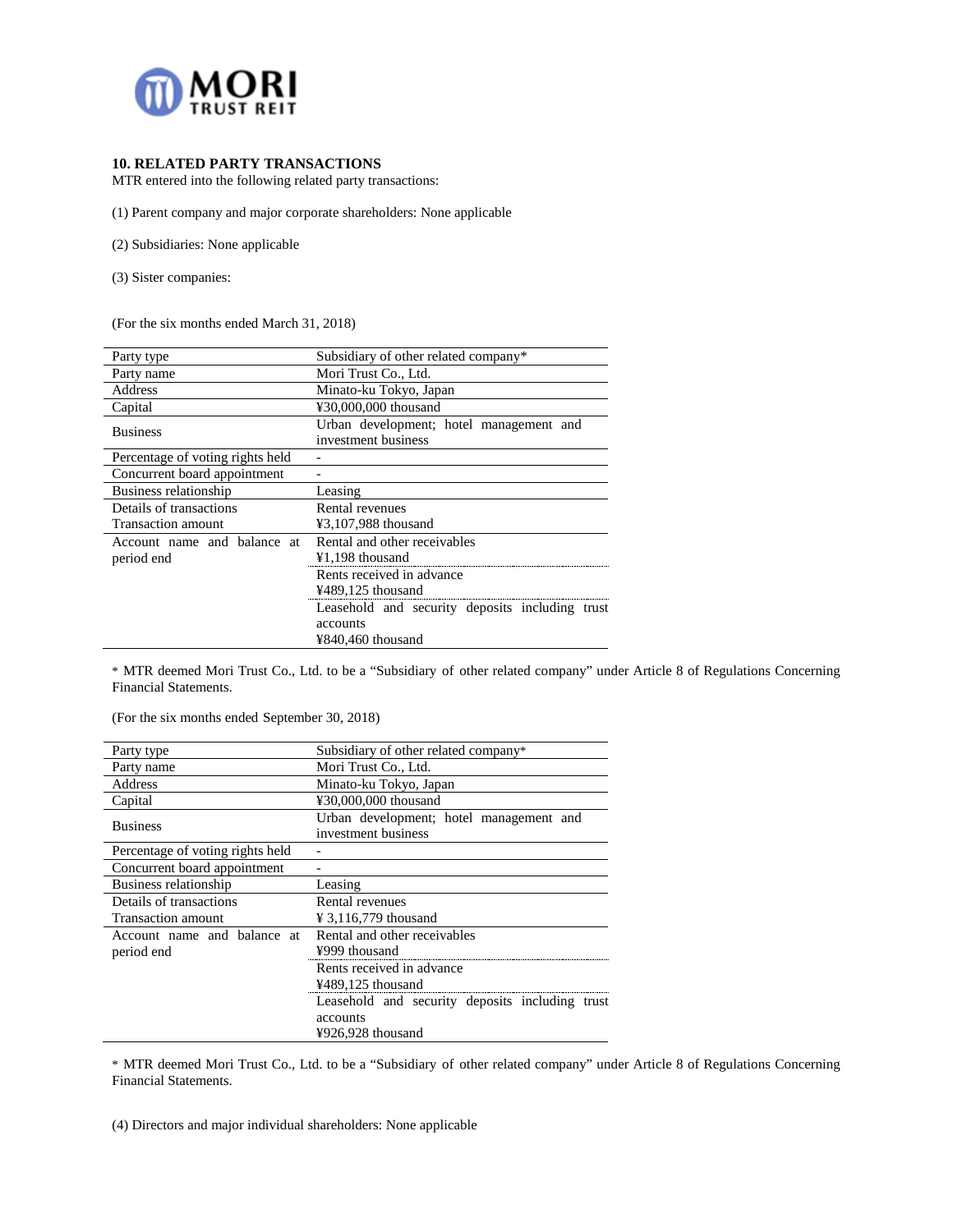

## **11. BREAKDOWN OF PROPERTY-RELATED REVENUES AND EXPENSES**

A breakdown of property-related revenues and expenses for the six-month period ended March 31, 2018 and September 30, 2018 is summarized as follows:

(1) Rental revenues and property-related expenses

|                                   | Thousands of yen   |                    |  |
|-----------------------------------|--------------------|--------------------|--|
|                                   | October 1, 2017 to | April 1, 2018 to   |  |
|                                   | March 31, 2018     | September 30, 2018 |  |
| <b>Property-Related Revenues:</b> | 8,406,855          | 8,428,133          |  |
| Property rental revenues          | 8,029,007          | 8,048,072          |  |
| Common charges                    | 254,238            | 256,451            |  |
| Land rental revenues              | 123,609            | 123,609            |  |
| Other rental revenues             | 279,452            | 391,641            |  |
| Parking revenues                  | 81,258             | 83,085             |  |
| Utilities revenues                | 166,123            | 198,078            |  |
| Penalty revenues                  | 2,685              | 77,134             |  |
| Other revenues                    | 29,385             | 33,343             |  |
| <b>Property-Related Expenses:</b> | 2,990,885          | 3,091,850          |  |
| Property management fees          | 421,253            | 459,139            |  |
| Utilities expenses                | 203,054            | 256,830            |  |
| Property and other taxes          | 876,912            | 898,027            |  |
| Casualty insurance                | 17,994             | 19,156             |  |
| Repairs and maintenance           | 161,896            | 166,918            |  |
| Depreciation                      | 1,282,788          | 1,262,337          |  |
| Other rental expenses             | 26,983             | 29,441             |  |
| Profit                            | 5,695,423          | 5,727,924          |  |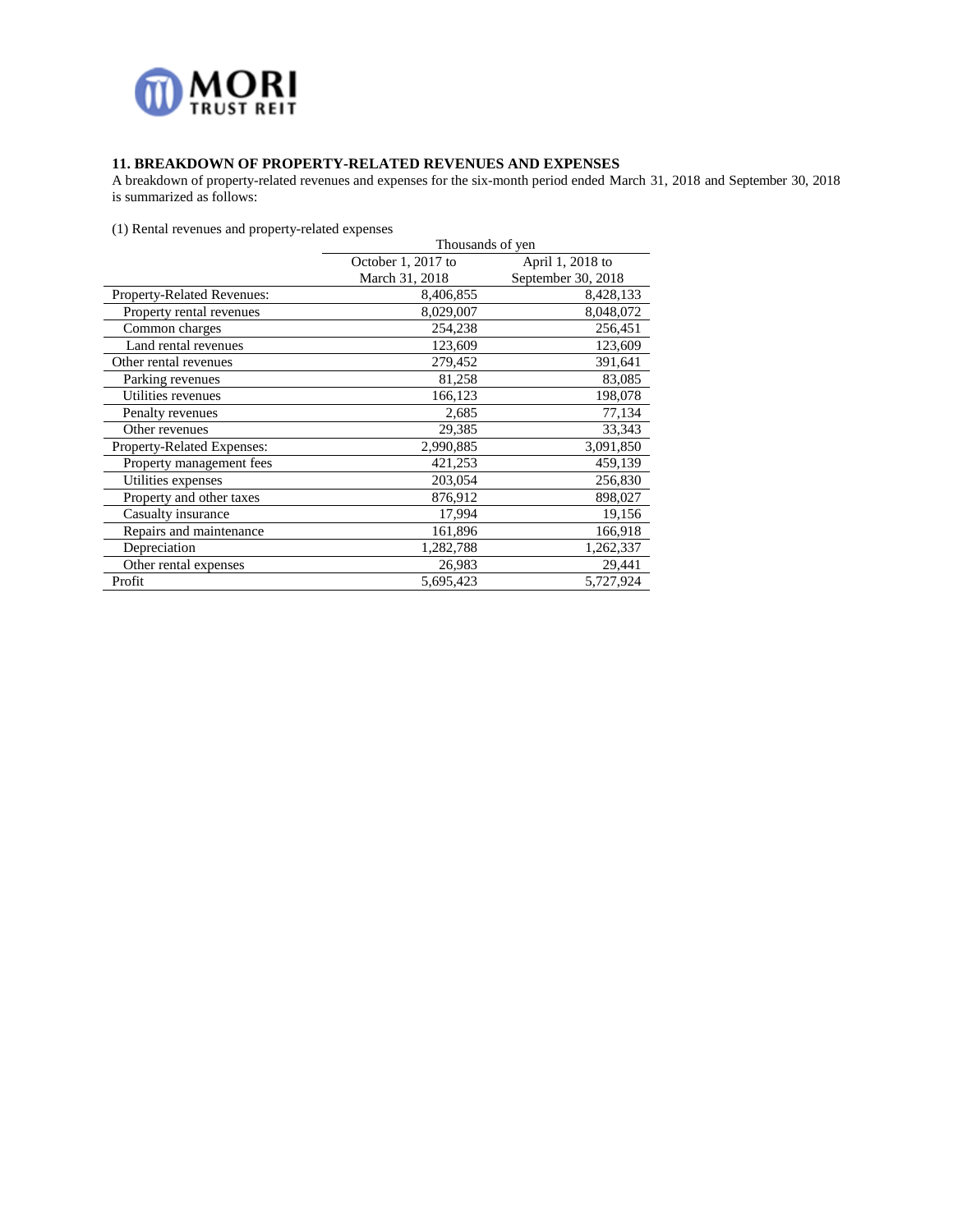

## **12. FINANCIAL INSTRUMENTS**

### **Overview**

(1) Policy for financial instruments

For efficient and stable management operations, MTR raises funds required for acquisition and renovation of assets, payment of dividends and debt and regular operations mainly through bank borrowings, issuance of investment corporation bonds and issuance of new investment shares. MTR manages cash surpluses carefully in consideration of safety, liquidity, interest rate environment and cash flow plans.

(2) Types of financial instruments, related risk and risk management for financial instruments

Loans, issuance of investment corporation bonds and issuance of new investment shares are undertaken for acquisition of real estate or real estate trust beneficiary rights.

Loans and security deposits are exposed to liquidity risk. MTR prepares and updates its cash flow plans based on reports from each division and maintains the ready liquidity to manage liquidity risk.

In addition, MTR has established commitment lines of credit to ensure flexible fund procurement.

(3) Supplementary explanation of the estimated fair value of financial instruments

The fair value of financial instruments is based on their quoted market price, if available. When there is no quoted market price available, fair value is reasonably estimated. Since various assumptions and factors are reflected in estimating the fair value, different assumptions and factors could result in different fair values.

## **Estimated Fair Value of Financial Instruments**

The carrying value of financial instruments on the balance sheet as of March 31, 2018 and estimated fair value are shown in the following table. The table does not include financial instruments for which it is extremely difficult to determine the fair value.

|                                                       | Carrying<br>Value | Estimated<br>Fair Value (1) | Difference |
|-------------------------------------------------------|-------------------|-----------------------------|------------|
| <b>Assets</b>                                         |                   |                             |            |
| 1) Cash and deposits                                  | 14,203,997        | 14,203,997                  |            |
| 2) Cash and deposits in trust                         | 2,856,068         | 2,856,068                   |            |
| <b>Total Assets</b>                                   | 17,060,065        | 17,060,065                  |            |
| <b>Liabilities</b>                                    |                   |                             |            |
| 1) Short-term loans payable                           | 8,500,000         | 8,500,000                   |            |
| 2) Current portion of investment<br>corporation bonds | 3,000,000         | 2,994,633                   | (5,366)    |
| 3) Current portion of long-term<br>loans payable      | 15,500,000        | 15,510,437                  | 10,437     |
| 4) Investment corporation bonds                       | 6,000,050         | 6,080,346                   | 80,296     |
| 5) Long-term loans payable                            | 122,000,000       | 122,558,519                 | 558,519    |
| 6) Tenant leasehold and security deposits             | 3,206,175         | 3,138,446                   | (67, 729)  |
| 7) Tenant leasehold and security deposits<br>in trust | 247,752           | 239,659                     | (8,092)    |
| <b>Total Liabilities</b>                              | 158,453,977       | 159,022,043                 | 568,066    |

Thousands of yen

The carrying value of financial instruments on the balance sheet as of September 30, 2018 and estimated fair value are shown in the following table. The table does not include financial instruments for which it is extremely difficult to determine the fair value.

Thousands of yen

|                      | Carrying<br>Value | Estimated<br>Fair Value (1) | Difference               |
|----------------------|-------------------|-----------------------------|--------------------------|
| <b>Assets</b>        |                   |                             |                          |
| 1) Cash and deposits | 15,874,564        | 15,874,564                  | $\overline{\phantom{0}}$ |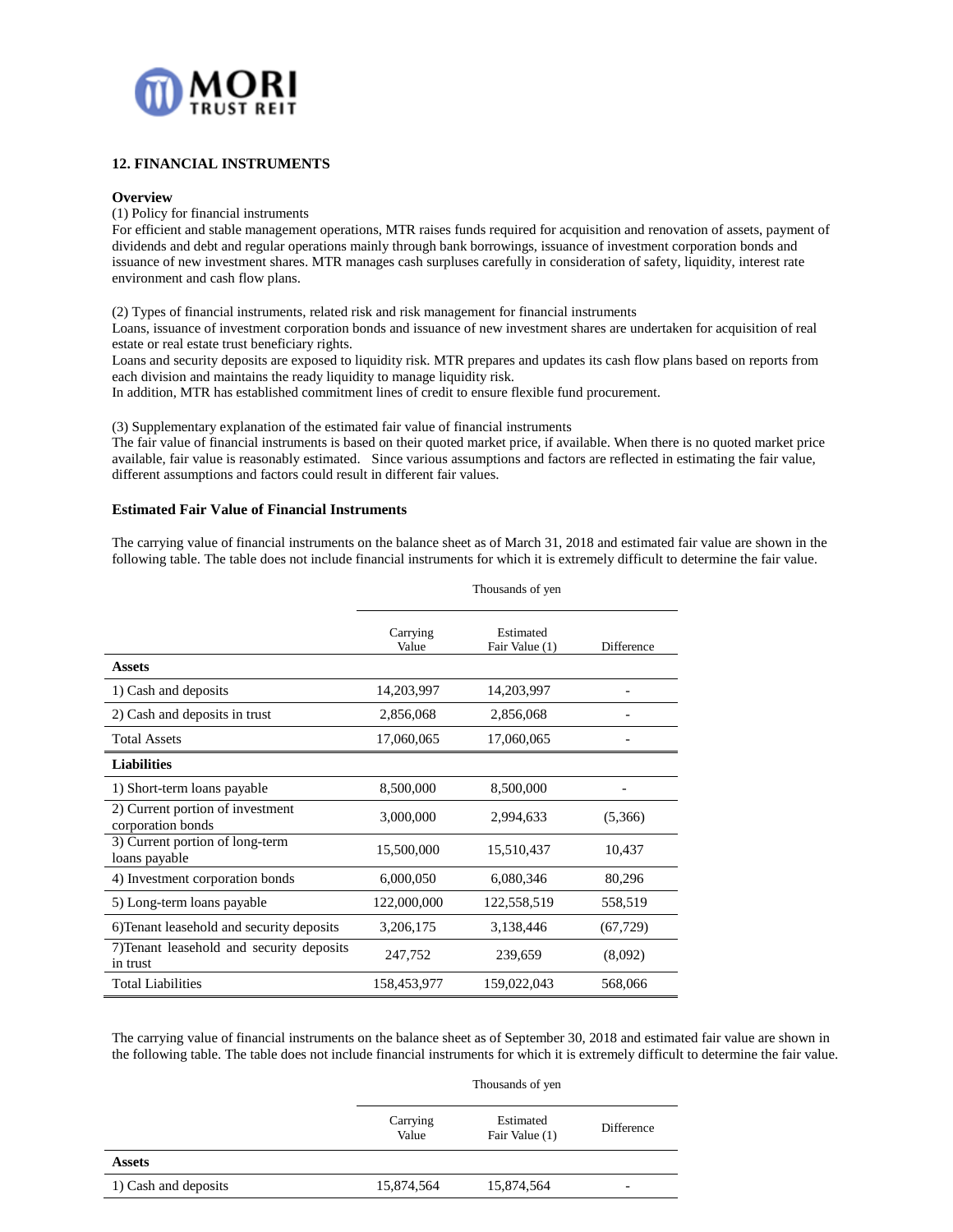

| 2) Cash and deposits in trust                         | 2,871,670   | 2,871,670   |           |
|-------------------------------------------------------|-------------|-------------|-----------|
| <b>Total Assets</b>                                   | 18,746,235  | 18,746,235  |           |
| <b>Liabilities</b>                                    |             |             |           |
| 1) Short-term loans payable                           | 5,000,000   | 5,000,000   |           |
| 2) Current portion of<br>investment corporation bonds | 3,000,000   | 2,996,924   | (3,075)   |
| 3) Current portion of long-term<br>loans payable      | 13,500,000  | 13,552,567  | 52,567    |
| 4) Investment corporation bonds                       | 9,000,037   | 9,054,670   | 54,632    |
| 5) Long-term loans payable                            | 124,500,000 | 124,973,166 | 473,166   |
| 6) Tenant leasehold and security deposits             | 2,790,229   | 2,751,897   | (38, 332) |
| 7) Tenant leasehold and security deposits<br>in trust | 247,752     | 233,502     | (14,249)  |
| <b>Total Liabilities</b>                              | 158,038,019 | 158,562,727 | 524,708   |

(1) Methods to determine the estimated fair value of financial instruments

*Cash and deposits and Cash and deposits in trust*

Since these items are settled in a short period of time, their carrying value approximates fair value.

*Short-term loans payable*

Since these items are settled in a short period of time, their carrying value approximates fair value.

### *Current portion of long-term loans payable*

The fair value of long-term loans is based on the present value of the total of principal and interest discounted by the interest rate to be applied if similar new borrowings were entered into.

#### *Current portion of investment corporation bonds and investment corporation bonds*

The fair value of investment corporation bonds is calculated based on the present value of the total of principal and interest discounted at the current interest rate estimated by taking into consideration the remaining term of the investment corporation bonds and their credit risk.

#### *Tenant leasehold and security deposits and Tenant leasehold and security deposits in trust*

The fair value of tenant leasehold and security deposits including trust accounts is based on the present value of the total of cash flow discounted by an interest rate determined taking into account the remaining period of each item and current credit risk. Certain tenant leasehold and security deposits including trust accounts are not included the above table because it is difficult to predict their restoration time.

Tenant leasehold and security deposits and Tenant leasehold and security deposits in trust

|                                                 | Thousands of yen |                     |  |
|-------------------------------------------------|------------------|---------------------|--|
|                                                 | As of March 31,  | As of September 30, |  |
|                                                 | 2018             | 2018                |  |
| Tenant leasehold and security deposits          | 6.280.635        | 6,755,754           |  |
| Tenant leasehold and security deposits in trust | 657.817          | 626,434             |  |

#### (2) The redemption schedule for monetary claims

#### (As of March 31, 2018)

|                |                   | (Thousands of yen)         |
|----------------|-------------------|----------------------------|
|                | Cash and deposits | Cash and deposits in trust |
| 1 year or less | 14,203,997        | 2,856,068                  |
| 1 to 2 years   |                   |                            |
| 2 to 3 years   |                   |                            |
| 3 to 4 years   |                   |                            |
| 4 to 5 years   |                   |                            |
| Over 5 years   |                   |                            |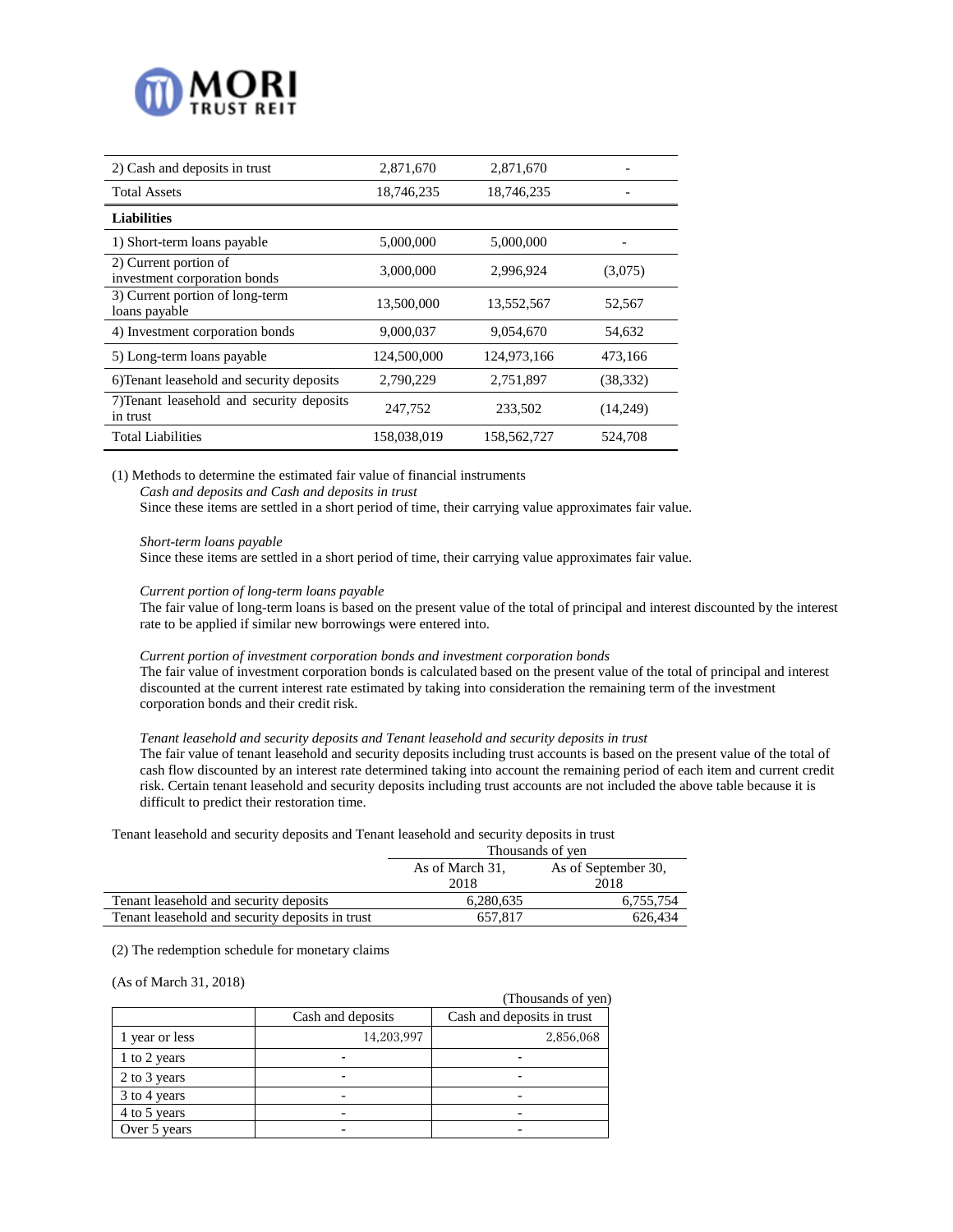

## (As of September 30, 2018)

|                |                   | (Thousands of yen)         |
|----------------|-------------------|----------------------------|
|                | Cash and deposits | Cash and deposits in trust |
| 1 year or less | 15,874,564        | 2,871,670                  |
| 1 to 2 years   |                   |                            |
| 2 to 3 years   |                   |                            |
| 3 to 4 years   |                   |                            |
| 4 to 5 years   |                   |                            |
| Over 5 years   |                   |                            |

# (3) The redemption schedule for loans

(As of March 31, 2018)

|                                                       |                       | Due in<br>1 year or less | Due in<br>1 to 2 years | Due in<br>2 to 3 years   | Due in<br>3 to 4 years | Due in<br>4 to 5 years   | Due after<br>5 years |
|-------------------------------------------------------|-----------------------|--------------------------|------------------------|--------------------------|------------------------|--------------------------|----------------------|
| Short-term loans<br>payable                           | (Thousands<br>of yen) | 8,500,000                |                        |                          |                        |                          |                      |
| Current portion of<br>investment<br>corporation bonds | (Thousands<br>of yen) | 3,000,000                |                        | $\overline{\phantom{0}}$ |                        | $\overline{\phantom{0}}$ |                      |
| Current portion of<br>long-term loans<br>payable      | (Thousands<br>of yen) | 15.500.000               |                        |                          |                        |                          |                      |
| Investment<br>corporation bonds                       | (Thousands<br>of yen) | $\overline{\phantom{0}}$ | 4,000,000              |                          |                        |                          | 2,000,000            |
| Long-term loans<br>payable                            | (Thousands<br>of yen) |                          | 33,000,000             | 23,000,000               | 23,500,000             | 23,000,000               | 19,500,000           |

|                    | (As of September 30, 2018) |                |                          |                          |                          |                          |            |
|--------------------|----------------------------|----------------|--------------------------|--------------------------|--------------------------|--------------------------|------------|
|                    |                            | Due in         | Due in                   | Due in                   | Due in                   | Due in                   | Due after  |
|                    |                            | 1 year or less | 1 to 2 years             | 2 to 3 years             | 3 to 4 years             | 4 to 5 years             | 5 years    |
| Short-term loans   | (Thousands                 |                |                          |                          |                          |                          |            |
| payable            | of yen)                    | 5,000,000      | $\overline{\phantom{0}}$ | $\overline{\phantom{a}}$ | $\overline{\phantom{a}}$ | $\overline{\phantom{a}}$ |            |
| Current portion of | (Thousands                 |                |                          |                          |                          |                          |            |
| investment         | of yen)                    |                |                          |                          |                          |                          |            |
| corporation bonds  |                            | 3,000,000      |                          |                          |                          |                          |            |
| Current portion of | (Thousands                 |                |                          |                          |                          |                          |            |
| long-term loans    | of yen)                    |                |                          |                          |                          |                          |            |
| payable            |                            | 13,500,000     |                          |                          |                          |                          |            |
| Investment         | Thousands                  |                |                          |                          |                          |                          |            |
| corporation bonds  | of yen)                    |                | 4,000,000                | 3,000,000                |                          |                          | 2,000,000  |
| Long-term loans    | (Thousands)                |                |                          |                          |                          |                          |            |
| payable            | of yen)                    |                | 33,000,000               | 22,500,000               | 31,500,000               | 18,000,000               | 19,500,000 |

# **13. CASH AND CASH EQUIVALENTS**

Cash and cash equivalents as of March 31, 2018 and September 30, 2018 were as follows:

|                            | Thousands of yen                                 |            |  |  |  |
|----------------------------|--------------------------------------------------|------------|--|--|--|
|                            | As of September 30, 2018<br>As of March 31, 2018 |            |  |  |  |
| Cash and deposits          | 14.203.997                                       | 15.874.564 |  |  |  |
| Cash and deposits in trust | 2,856,068                                        | 2,871,670  |  |  |  |
| Cash and cash equivalents  | 17,060,065                                       | 18.746.235 |  |  |  |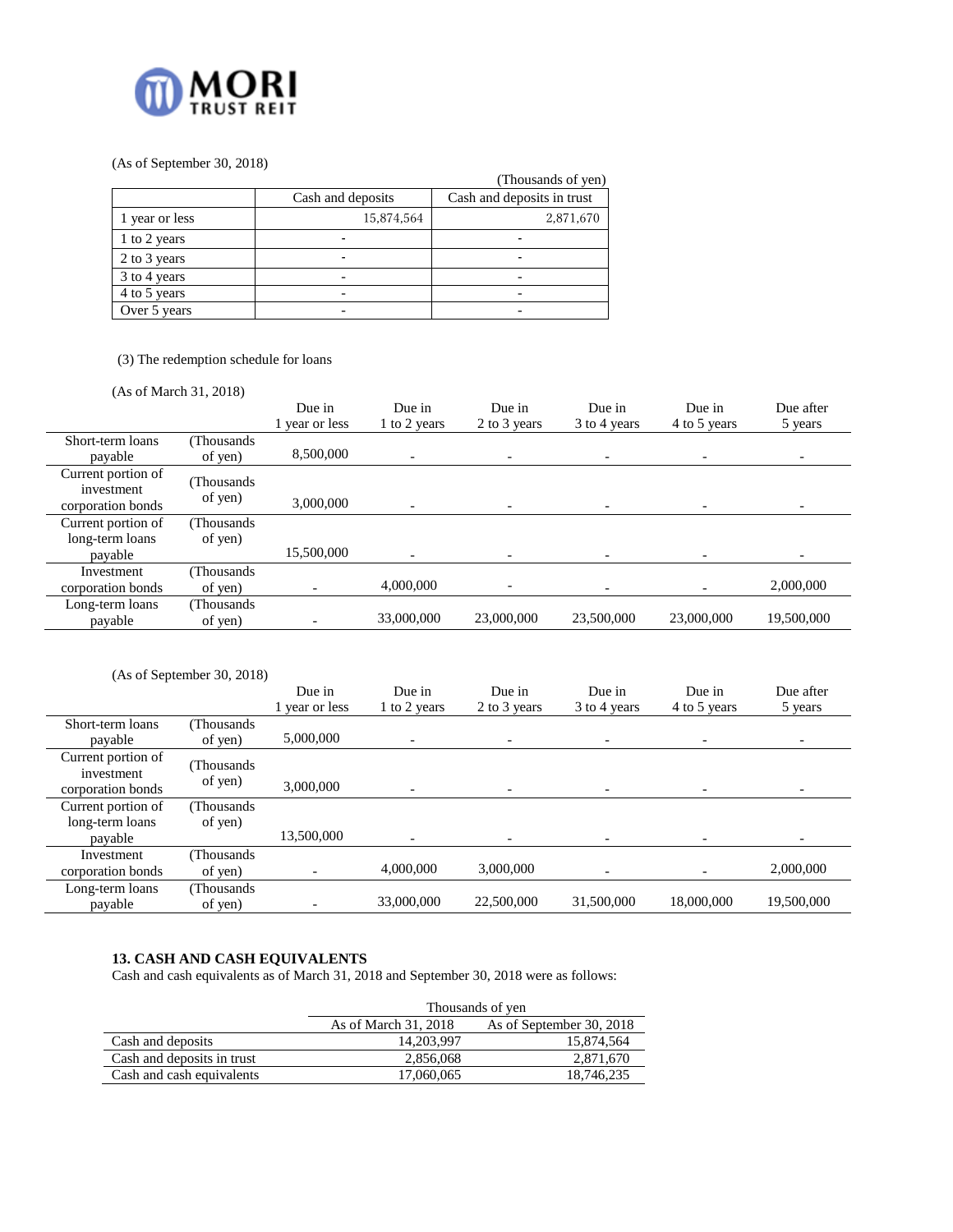

# **14. LEASES**

MTR leases properties and earns rental revenues. Future lease revenues subsequent to March 31, 2018 and September 30, 2018 under non-cancelable operating leases were as follows:

|                     | Thousands of yen         |            |  |  |  |
|---------------------|--------------------------|------------|--|--|--|
|                     | As of September 30, 2018 |            |  |  |  |
| Due within one year | 9.421.109                | 9,179,726  |  |  |  |
| Due after one year  | 24,065,721               | 19,991,243 |  |  |  |
| Total               | 33,486,831               | 29,170,970 |  |  |  |

## **15. INVESTMENT AND RENTAL PROPERTIES**

MTR owns office buildings and retail facilities for lease mainly in Tokyo and other areas. The carrying value in the balance sheet and corresponding fair value of those properties are as follows:

|                      |             |                |             |             | (Thousands of yen) |                |             |             |
|----------------------|-------------|----------------|-------------|-------------|--------------------|----------------|-------------|-------------|
|                      |             | Carrying Value |             | Fair Value  |                    | Carrying Value |             | Fair Value  |
|                      |             | (1)            |             | (3)         |                    | (1)            |             | (3)         |
|                      | As of       |                | As of       | As of       | As of              |                | As of       | As of       |
| Use                  | March       | Net Changes    | September   | March       | September          | Net Changes    | March       | September   |
|                      | 31, 2018    | (2)            | 30, 2017    | 31, 2018    | 30, 2018           | (2)            | 31, 2018    | 30, 2018    |
| Office<br>buildings  | 221,862,967 | 7.544.157      | 214,318,810 | 241,130,000 | 221,086,401        | (776, 565)     | 221,862,967 | 246,350,000 |
| Retail<br>facilities | 69,507,222  | (54, 105)      | 69,561,327  | 82,950,000  | 69,421,010         | (86,212)       | 69,507,222  | 84,650,000  |
| Others               | 19,484,327  | (132, 885)     | 19,617,213  | 20,170,000  | 19,352,601         | (131, 725)     | 19,484,327  | 20,330,000  |
| Total                | 310,854,517 | 7,357,166      | 303,497,351 | 344,250,000 | 309,860,013        | (994, 503)     | 310,854,517 | 351,330,000 |

(1)The carrying value represents the acquisition cost less accumulated depreciation.

(2)The components of net change in carrying value included increases mainly due to renovation work on the properties and decreases mainly due to depreciation.

(3)The fair value is an appraisal value or a price estimated by real estate appraisers outside MTR.

The profit and loss for the six-month period ended March 31, 2018 and September 30, 2018 concerning rental properties is as follows:

|                      |                                      | (Thousands of yen)                      |            |                                                     |                           |                                                |                                        |                                                     |  |
|----------------------|--------------------------------------|-----------------------------------------|------------|-----------------------------------------------------|---------------------------|------------------------------------------------|----------------------------------------|-----------------------------------------------------|--|
|                      | October 1, 2017 to<br>March 31, 2018 |                                         |            |                                                     |                           |                                                | April 1, 2018 to<br>September 30, 2018 |                                                     |  |
| Use                  | Rental<br>Revenues<br>(1)            | Property-<br>related<br>Expenses<br>(1) | Net Income | Gain on<br>Sale of<br>Investment<br>Property<br>(2) | Rental<br>Revenues<br>(1) | Property-<br>related<br><b>Expenses</b><br>(1) | Net Income                             | Gain on<br>Sale of<br>Investment<br>Property<br>(2) |  |
| Office<br>buildings  | 5,959,329                            | 2.260.316                               | 3.699.012  | $\overline{\phantom{a}}$                            | 6,099,574                 | 2.397.843                                      | 3.701.731                              |                                                     |  |
| Retail<br>facilities | 1.982.826                            | 358,850                                 | 1.623.975  | $\overline{\phantom{a}}$                            | 1.990.603                 | 352.985                                        | 1,637,617                              |                                                     |  |
| Others               | 744.152                              | 371.717                                 | 372,434    | $\overline{\phantom{a}}$                            | 729,596                   | 341,022                                        | 388,574                                |                                                     |  |
| Total                | 8,686,308                            | 2.990.885                               | 5,695,423  | $\overline{\phantom{a}}$                            | 8,819,775                 | 3,091,850                                      | 5,727,924                              |                                                     |  |

(1)"Rental revenues" and "Property-related expenses," which are rental revenues and related expenses (depreciation, repairs and maintenance, casualty insurance, property and other taxes etc.), are presented in the statements of income and retained earnings as "Operating revenue" and "Operating expenses."

(2)"Gain on sale of investment property" is presented in the statements of income and retained earnings under "Operating revenue."